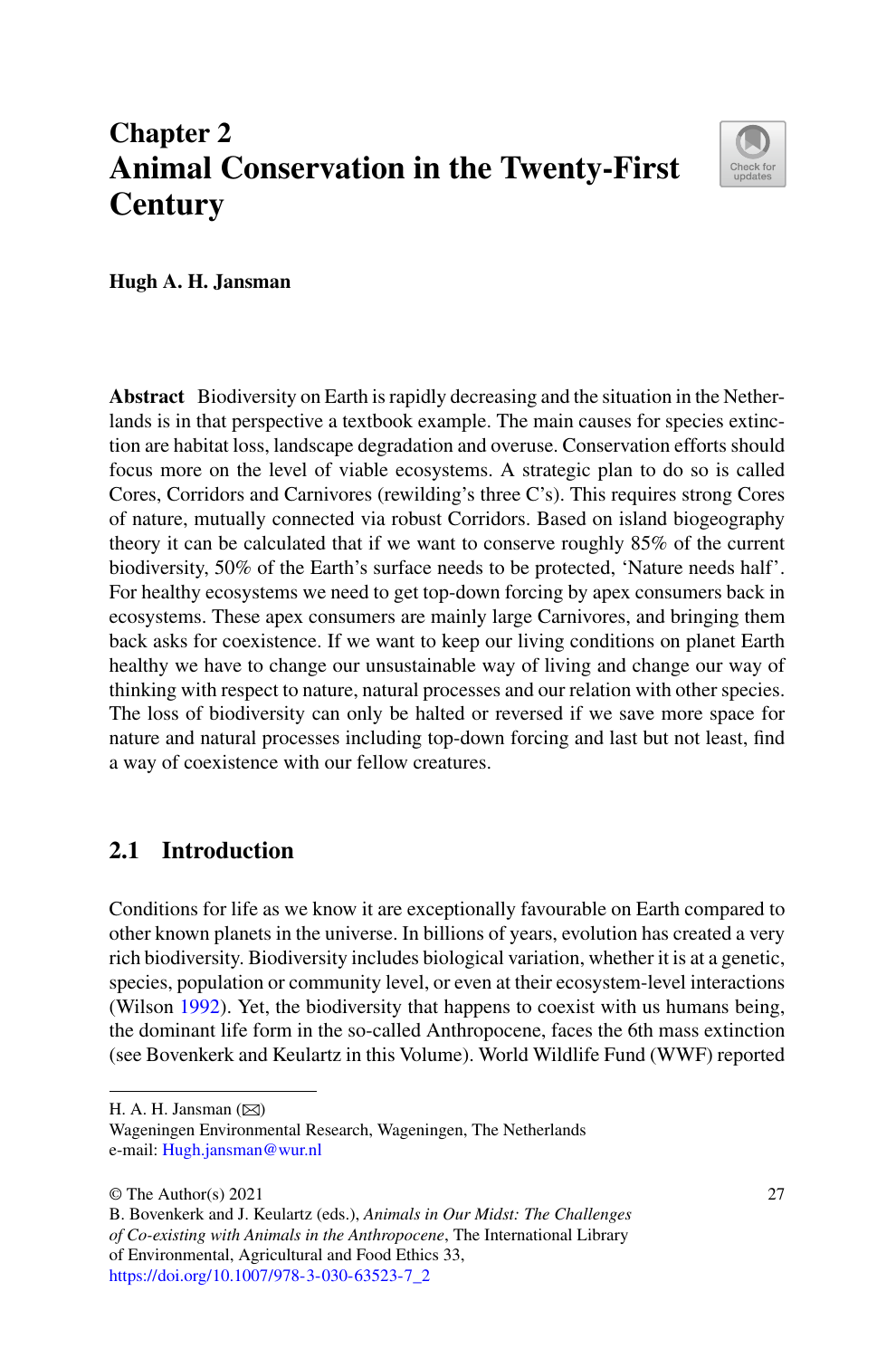that population sizes of wild animals on average have been reduced with 60% since 1970 (WWF living planet report [2018\)](#page-17-1). Main cause is the rapid growth of the human population in the last centuries, in combination with an unsustainable way of living by humans, especially in 'Western' societies. Since human population growth is still continuing and developing countries rapidly adoptWestern consumption patterns, the living conditions for many species on planet Earth are gradually decreasing (Intergovernmental Science-Policy Platform on Biodiversity and Ecosystem Services; IPBES report [2019\)](#page-16-0). Humans dominate the global ecosystem in three ways: by land use, the nitrogen cycle and the atmospheric carbon cycle (Primack and Sher [2016\)](#page-17-2). Firstly, human land use, mainly for agriculture, and our need for resources, especially forest products, have transformed as much as half of the Earth's ice-free land surface from natural to cultural lands. Regionally this can be more than 90%. Secondly, each year human activities release more nitrogen into terrestrial systems than natural biological and physical processes, for instance by cultivating nitrogen-fixing crops, using nitrogen fertilizers and burning fossil fuels. And thirdly, human use of fossil fuels and the unsustainable cutting down of forests will result in a significant increase of the concentration of carbon dioxide in the Earth's atmosphere. Scientists have determined ten planetary boundaries that should not to be exceeded if we want to keep the living conditions on earth favourable for us and many other species. Three of those boundaries are already exceeded: biodiversity loss, climate change and the nitrogen cycle (Fig. [2.1\)](#page-1-0). It is no surprise that within ecosystems those boundaries are all



<span id="page-1-0"></span>**Fig. 2.1** Estimate of quantitative evolution of control variables for seven planetary boundaries from pre-industrial levels to the present (from Rockström et al. [2009\)](#page-17-3)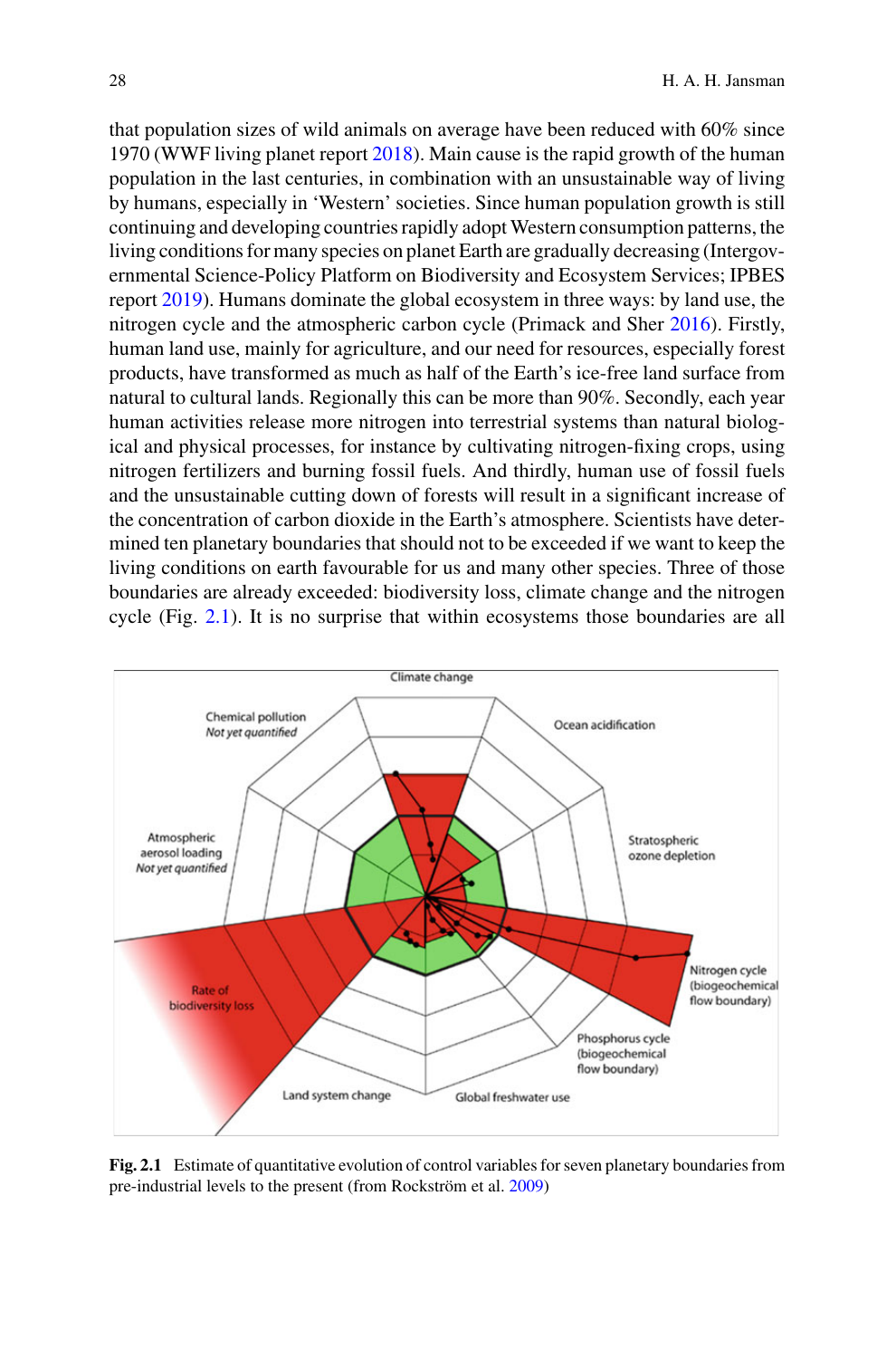interconnected. They are different faces of the same central challenge: the increasingly dangerous impact of our choices on the health of our natural environment.

### **2.2 Viable Populations**

The main causes for species extinction are habitat loss (destruction), habitat degradation (e.g. by pollution, fragmentation or invasive species) and overuse (unsustainable hunting, fishing, logging etc.). Due to the destruction of large parts of their habitat, many populations of wildlife have decreased in size. Besides the demographic risk of being more prone to extinction by occasional drops in numbers due to dramatic events (e.g. disease or wildfire), such small populations will also gradually loose genetic variation. Reduced mating choice, and therefore a higher risk of inbreeding, will further reduce diversity and potentially result in reduced viability and/or reproductive capacity (i.e. inbreeding depression). Furthermore, the loss of genetic variation limits a population's adaptability to change, while gradually moving along with changing climate zones is for many species impossible due to barriers in the landscape. Not to mention that climate change is currently going much faster than the speed in which most species can change their distribution area. Finally, barriers for dispersal between fragmented habitat patches also limit the natural restoration of local diversity by (re)immigration (Frankham et al. [2010\)](#page-16-1).

At the end of the 1970s, the rapid increase of species extinctions gave rise to a new field of science: conservation biology. This young discipline deals with the management of nature and of earth's biodiversity with the aim of protecting species, their habitats and ecosystems, from excessive rates of extinction and the erosion of biotic interactions. It is an interdisciplinary research area drawing not only on natural but on social sciences as well, and also on the practice of natural resource management.

Conservation biologists conduct monitoring programmes to evaluate the status of populations and ecosystems. They label species that have significantly been reduced in number and/or distribution area as threatened. Depending on specific criteria, these species are listed on a conservation priority list, the Red List. This list of threatened species was established by the International Union for Conservation of Nature (IUCN 1964) and has evolved to become the world's most comprehensive information source on the global conservation status of species. What followed were international agreements for biodiversity conservation, such as the Convention on International Trade in Endangered Species (CITES 1973), the Bern Convention (1982), and the Convention on Biological Diversity (Earth summit; Rio de Janeiro, 1992).

These agreements strive to protect the most endangered species. The populations of endangered species are frequently divided in small subpopulations due to habitat fragmentation. As a result conservation is in most cases focussed on important subpopulations and not the whole population. If conservation of a threatened species is intensified, a four step approach of restoration is launched in an attempt to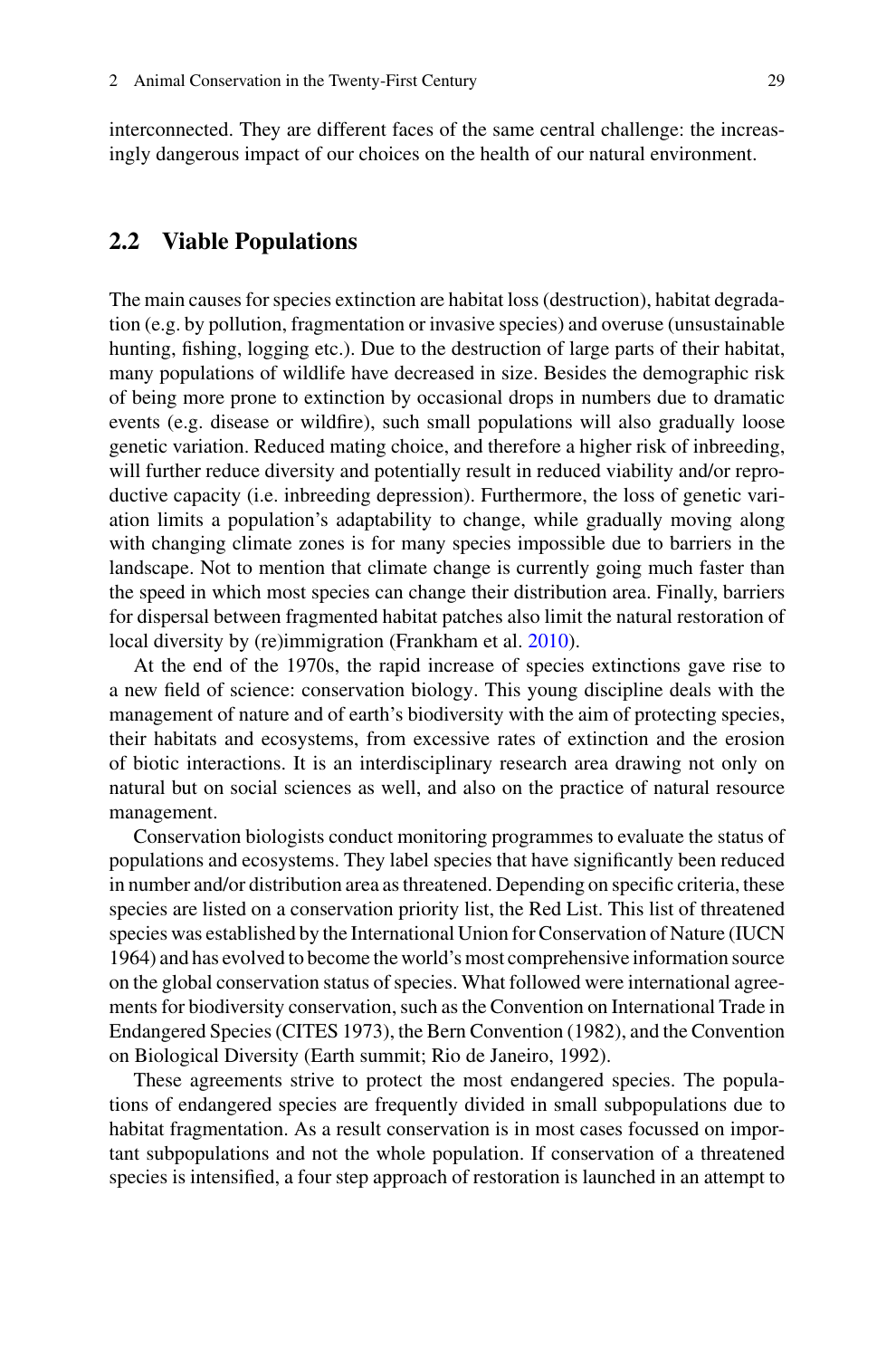get a red listed species viable again. Step 1 is to secure the area in which a threatened (sub)population is living; its distribution area. Step 2 is to find out which specific factors are negatively influencing the population, and mitigate them. Step 3 is to enlarge the current distribution area with additional suitable habitat for the species. Step 4 is the connection of the isolated subpopulation with a corridor to another subpopulation, allowing for natural dispersal and gene flow. To some extend this 4-step approach is adopted in (inter)national nature policies. Europe's Natura 2000 directive, as implemented in its member states, focuses on the protection of remaining habitat and strives to reconnect them via e.g. fauna passages and corridors.

# **2.3 Sufficiently Large Numbers and the Amount of Area They Require**

One of the biggest questions in conservation biology is which qualities populations must have in order to be able to survive in the long term. How many individuals are needed for a population to reduce the risk of extinction to a bare minimum? And furthermore, what size of habitat is required to sustain such a population?

The term *Minimum Viable Population* Size (MVP) was first introduced by Shaffer [\(1987\)](#page-17-4) and defined by him as "the smallest isolated population having a 99% chance of surviving for 1000 years despite the foreseeable effects of demographic, environmental, and genetic stochasticity, and natural catastrophes". Variation in the size of a population depends on those factors. They all may have a temporary or permanent negative impact on the population size. Chance events play a strong role here (Shaffer [1987\)](#page-17-4). A natural catastrophe may lead to abnormally high mortality rates, climate conditions may fluctuate and genetic variation may be lost as a result of chance effects in the presence of particular gene variants (genetic drift; Nei [2005\)](#page-17-5). In addition, negative demographic, environmental and genetic influences may produce a synergistic effect which in extreme cases may result in ever increasing contraction: the extinction spiral (Blomqvist et al. [2010\)](#page-16-2). A viable population must therefore be sufficiently large to avoid finding itself in such a spiral as a result of chance events. Unsustainable use, invasive species, pollution or bad luck are otherwise easy executioners.

Ideally, genetic-, demographic- and environmental factors will be taken into account in an estimate of the MVP, through what is known as a *Population Viability Analysis* (PVA). As part of the analysis, the likelihood of a population becoming extinct within a certain number of years is calculated on the basis of context-specific assumptions, like the mating system of the species, sex-ratio in the local population and population dynamics. Since a greater number of potential risks are taken into consideration, MVP estimates based all factors usually result in higher numbers than estimates based on genetic risks alone (Ottburg and van Swaay [2014\)](#page-17-6). Traill et al. [\(2007\)](#page-17-7) compared as many published MVP estimates as possible from the previous 30 years, based both on PVA analyses and on population-genetic models, and found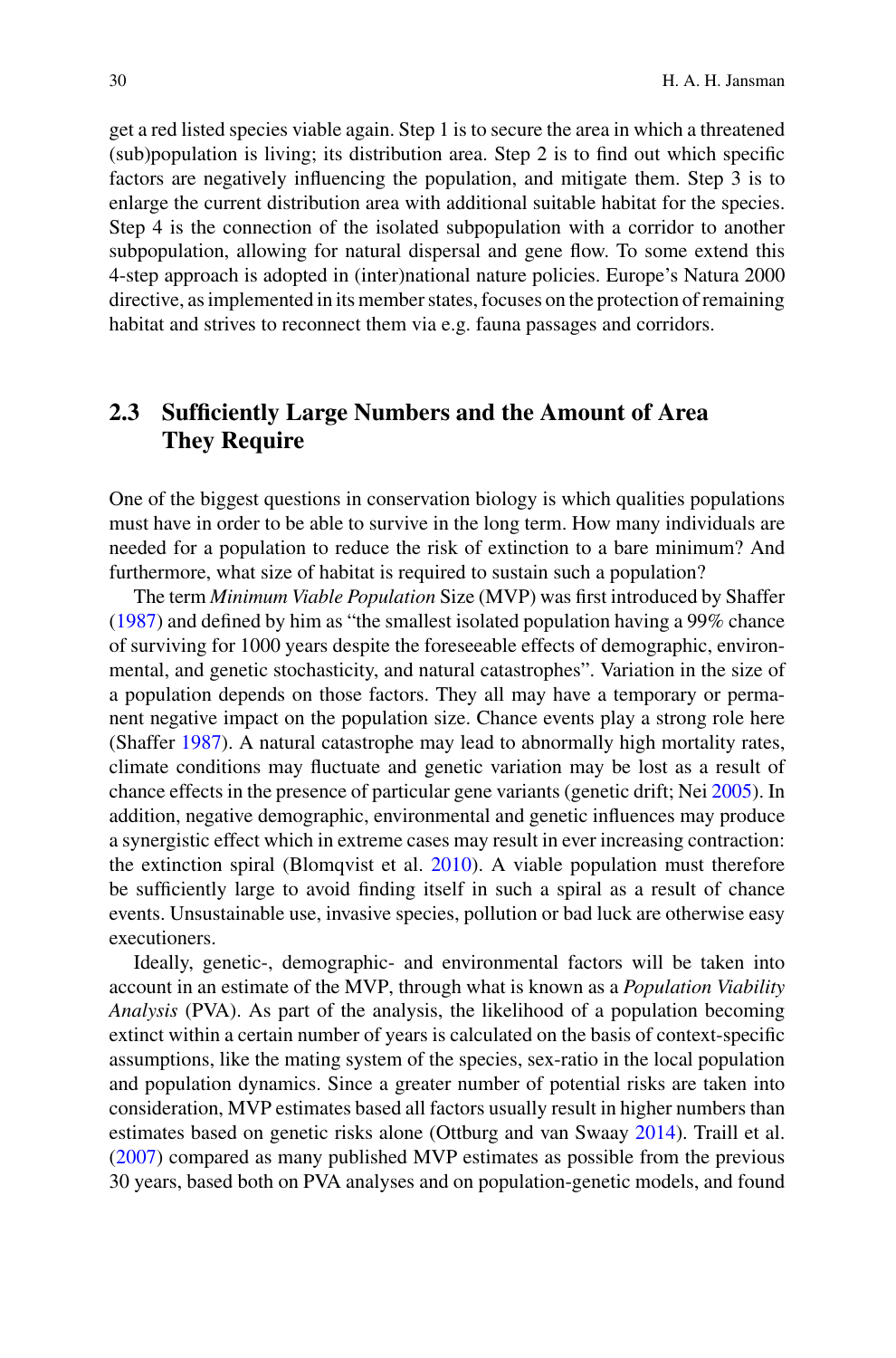major differences between species and also between populations of the same species. They therefore concluded that context is of overriding importance in practice. Nevertheless they provided average values for each species group. For mammals the safe threshold for a minimum population size was set at  $\sim$  2.900 individuals; for birds, reptiles and amphibians, and fish the threshold was set at respectively  $\sim$ 3.300,  $\sim$ 4.000 and  $\approx$  500.000 individuals. With the estimated safe threshold of  $\approx$  2.900 individuals of a mammal species one can imagine that huge areas are needed to provide sufficient habitat for these species.

Animals need sufficient food and shelter in their habitat, so densities of species depend on the quality of an area. Habitat with poor soil conditions, harsh climate conditions and little cover carry lower densities of species then rich habitats. The threshold numbers mentioned above are relatively easily met for small rodents that need small areas, but for populations of for example deer there are not many areas in Europe large enough to sustain such a large population, not to mention viable populations of carnivores like bears and wolves. This explains why so many species have difficulty surviving, specifically the ones requiring large areas.

So what is the relation between the size of a nature reserve and biodiversity? MacArthur and Wilson [\(1967\)](#page-16-3) studied the distribution of biodiversity on islands. What they found is that the larger an island, the richer the biodiversity. They developed a formula for the species-area relationship, the so-called island biogeography model. It predicts that islands of 10, 100, 1000 and 10,000  $km^2$  in size would have 2, 3, 6, and 10 species respectively. Each tenfold increase of the size of an area increases the number of species by a factor of approximately 2. But the opposite is true as well. Reduce the area of an ecosystem to one tenth and you lose roughly half of your biodiversity. Since humans transformed huge areas in a way that ecosystems are highly degraded and fragmented, one can speak of islands of nature in a sea of human dominated landscapes. Therefore the island biogeography model can to a large extent be applied to nature areas on the mainland. However, the extent to which the suboptimal landscape surrounding a patch of key habitat is in fact still used by a species is not always exactly known, and may be underestimated.

What is also important is the level of population fragmentation. If the distribution area of a population is fragmented, we talk about multiple subpopulations. A subpopulation can be isolated, meaning there is no dispersal to surrounding subpopulations, or it can be connected via corridors allowing for exchange of individuals. This exchange is important for survival since it counters stochastic effects in subpopulations and prevents genetic degradation. A cluster of subpopulations with mutual exchange we call a 'metapopulation'. It is clear that many of today's fragmented nature conservation areas provide inadequate resources for self-sustaining populations of thousands of individuals. The solution lies in preventing or ending isolation: creating corridors between nature areas. The above mentioned definitions of MVP's are all based on a self-sustaining, isolated population (Shaffer [1987;](#page-17-4) Franklin [1980\)](#page-16-4). However, when several populations are combined to form a larger population or metapopulation in which regular dispersal takes place, the variation lost in a subpopulation may be restored by immigration from another subpopulation (Frankham et al. [2010\)](#page-16-1). A criterion of one migrant per generation is often applied to avert the negative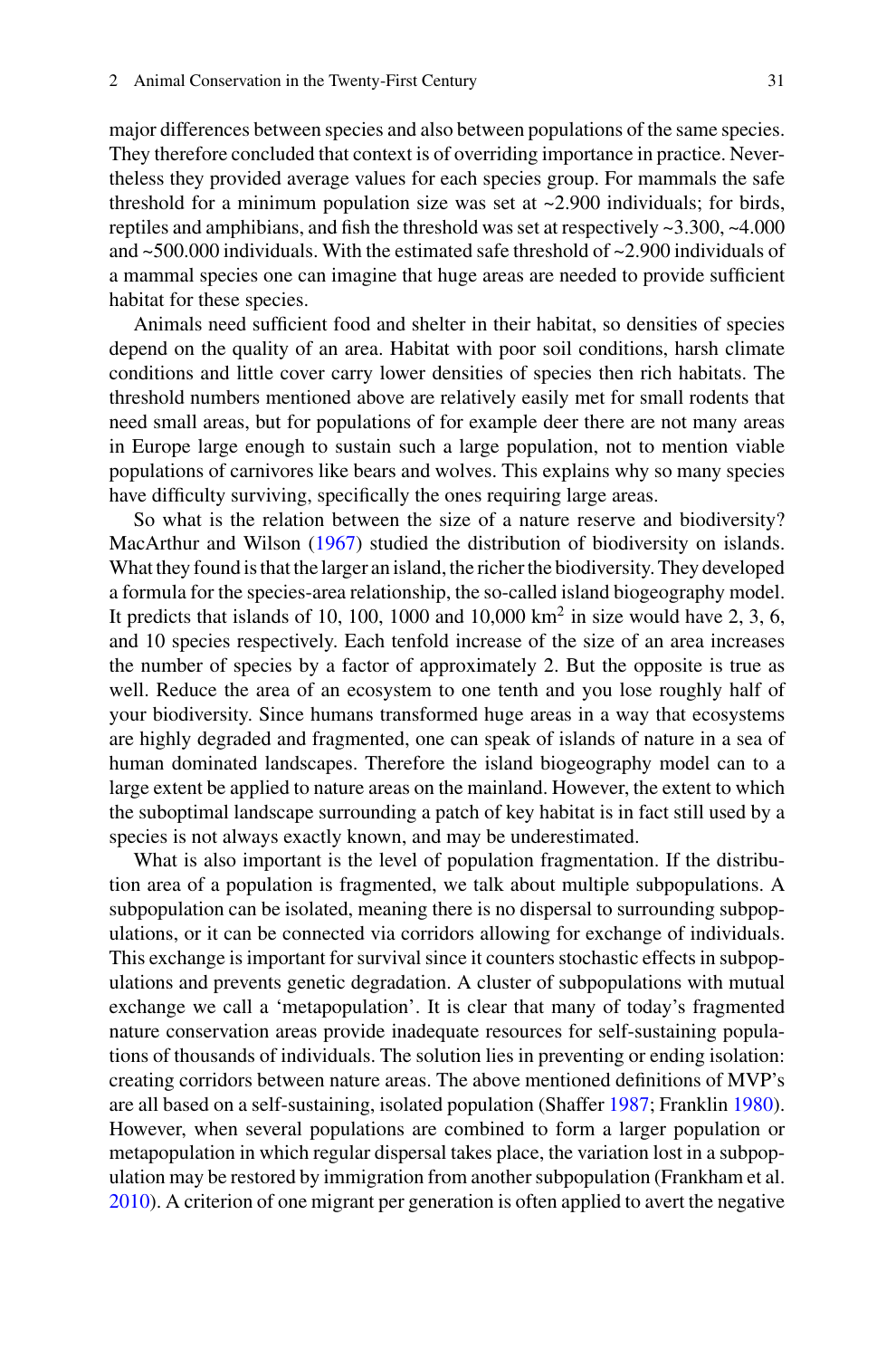consequences of inbreeding and genetic drift (Mills and Allendorf [1996\)](#page-17-8). In short, where there is a regional metapopulation and each subpopulation receives a migrant which contributes to reproduction at least once a generation, the aforementioned genetic guidelines for an MVP will apply to that regional metapopulation as a whole (Mergeay [2012\)](#page-17-9).

The way we manage wildlife can have its effect on the viability of a population and the integrity of a species as well. For instance management of ungulates is mostly done by a random cull of a large proportion of the population each year. In the Netherlands roughly 50% of the red deer and 75% of the wild boar population is randomly shot each year in order to reduce the conflict with human interests like traffic mortality and crop damage (Faunabeheereenheid Gelderland [2019\)](#page-16-5). We can only guess at the consequences of reducing such large numbers for population structure, vitality, genetic variability, adaptation and behaviour. In those heavily managed populations almost all females participate in reproduction. Whereas in an unmanaged population, only the best animals reproduce due to mutual competition for resources. The mechanism of evolution is based on the principle that within a population, individuals have different characteristics. Some of those characteristics are inheritable and some of those characteristics might result in better survival and/or reproductivity. This results in selection and adaptation, survival of the fittest. Recently this process was illustrated in a wild red deer population on the isle of Rhum, Scotland. In this wild population the average parturition date has advanced by nearly 2 weeks in 4 decades in a response to climate change (Bonnet et al. [2019\)](#page-16-6). Is this driving force of life still possible in populations that are predominantly managed by us?

And what about management of populations by 'removing' the individuals that cause trouble? For instance, a bear that learns to associate humans with food might start to eat from trash cans, or feral horses that are being fed by tourist might become pushy. These individuals are often removed from the area, because they showcase behaviour that is unwanted by the public or managers. By doing so we probably select for characteristics that we humans prefer, resulting in a kind of taming or domestication of wild species and therefore interfere with the process of natural selection (Donaldson and Kymlicka [2016\)](#page-16-7).

In my opinion this is where we stand: scientists have a fairly accurate estimation of how many individuals a viable populations should contain and we can estimate how large suitable areas should be to hold those populations. But for more and more species that is hard to achieve, if human demands for land and resources are not reduced. This results not only in dwindling species, but in an increase of conflict potential between nature and humans, since we penetrate more and more into the last remaining nature areas (see the chapters of Drenthen and Tokarski in this Volume).

### **2.4 Challenges**

The focus of conservation is relatively more on individual threatened species rather than on healthy ecosystems, partially due to international agreements. Measures taken for one species can be detrimental for another. As a result species conservation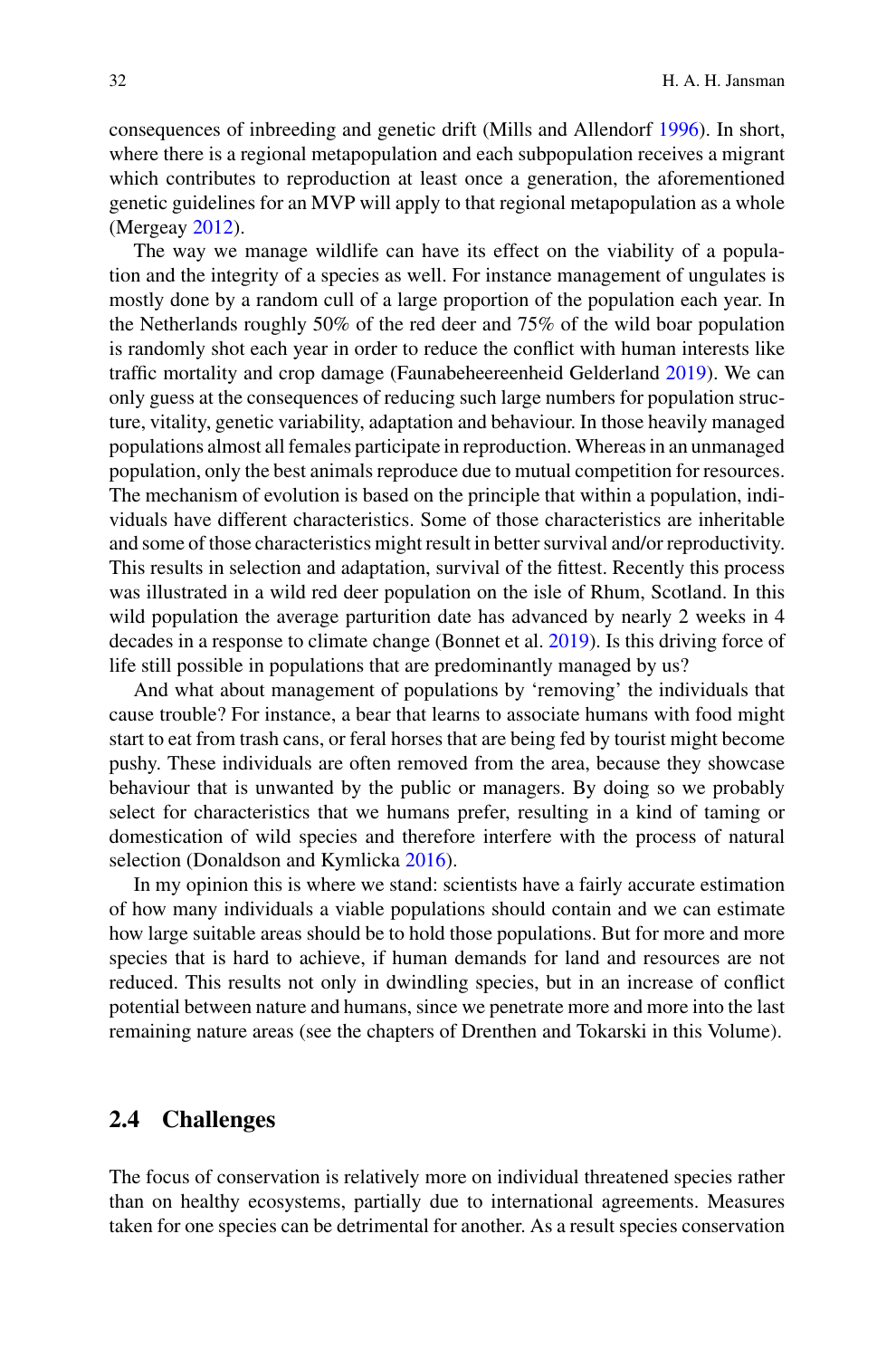becomes kind of similar to gardening. Per nature reserve we pick a few target species to conserve or, in fact, manage. While even if those target species are carefully selected to represent key functions or habitat needs, this undervalues a system's complexity. Some species, like ungulates and so called pest animals, are managed by culling in order to control their numbers and therefore avoid conflicts with human interests. Disease transmission, naturally occurring in wildlife and potentially spilling over to humans and our livestock (specifically zoonoses like Covid-19) is a topic that gets more and more attention. These management decisions are predominately taken from the perspective of human interest and less so in the interest of nature.

Altogether, while awareness of the need for biodiversity conservation is on the rise, realizing it in practice is very difficult (IPBES [2019\)](#page-16-0), even more so since the pressure of humans and human activities on planet Earth is still increasing. There seems to be a constant and growing conflict between humans and wildlife combined with less than optimal species conservation since the needs of viable biodiversity are not met. As a result extinctions are ongoing. A similar example are efforts to mitigate climate change: while this is a topic that most people are nowadays well aware of, the political and societal will to take preventive measures is meeting resistance, as such measures may directly impact our current life style.

# **2.5 Trophic Downgrading: "When the Cat Is Away, the Mice Will Play"**

Up to now I've mainly discussed the conservation of species. But more and more scientists are becoming aware how important interactions are between organisms in an ecosystem. Erosion of ecosystems rapidly continues to this date, especially due to nature policy often ignoring the fact that ecosystems consist of complex interactions between species. When a species becomes extinct a much more insidious kind of extinction occurs as well: the extinction of ecological interactions (Estes et al. [2011\)](#page-16-8). If the link between all species in the system is weakened, or even gone if species became extinct, resilience of the entire system is affected. This might for instance lead to an overabundance of deer if predators like wolves are absent, or exotic species easily becoming invasive in eroded ecosystems. On a broader scale the reduction in megafauna on earth has severely constrained the flow of nutrients across continents and between the oceans, freshwaters and land (Jepson and Blythe [2020\)](#page-16-9)

Estes et al. [\(2011\)](#page-16-8) states that one of humankind's most pervasive influences on nature is probably the eradication of species at the top of the food chain. These socalled apex consumers were ubiquitous across the globe for millions of years. Apex consumers are mainly large carnivores, but can be megaherbivores as well, like elephants and rhinos whose adults are largely immune to predation. Recently scientists have become aware how extensive the cascading effects of their disappearance are in marine, terrestrial and freshwater ecosystems worldwide. Miller et al. [\(2001\)](#page-17-10) explain the importance of large carnivores for healthy ecosystems. The absence of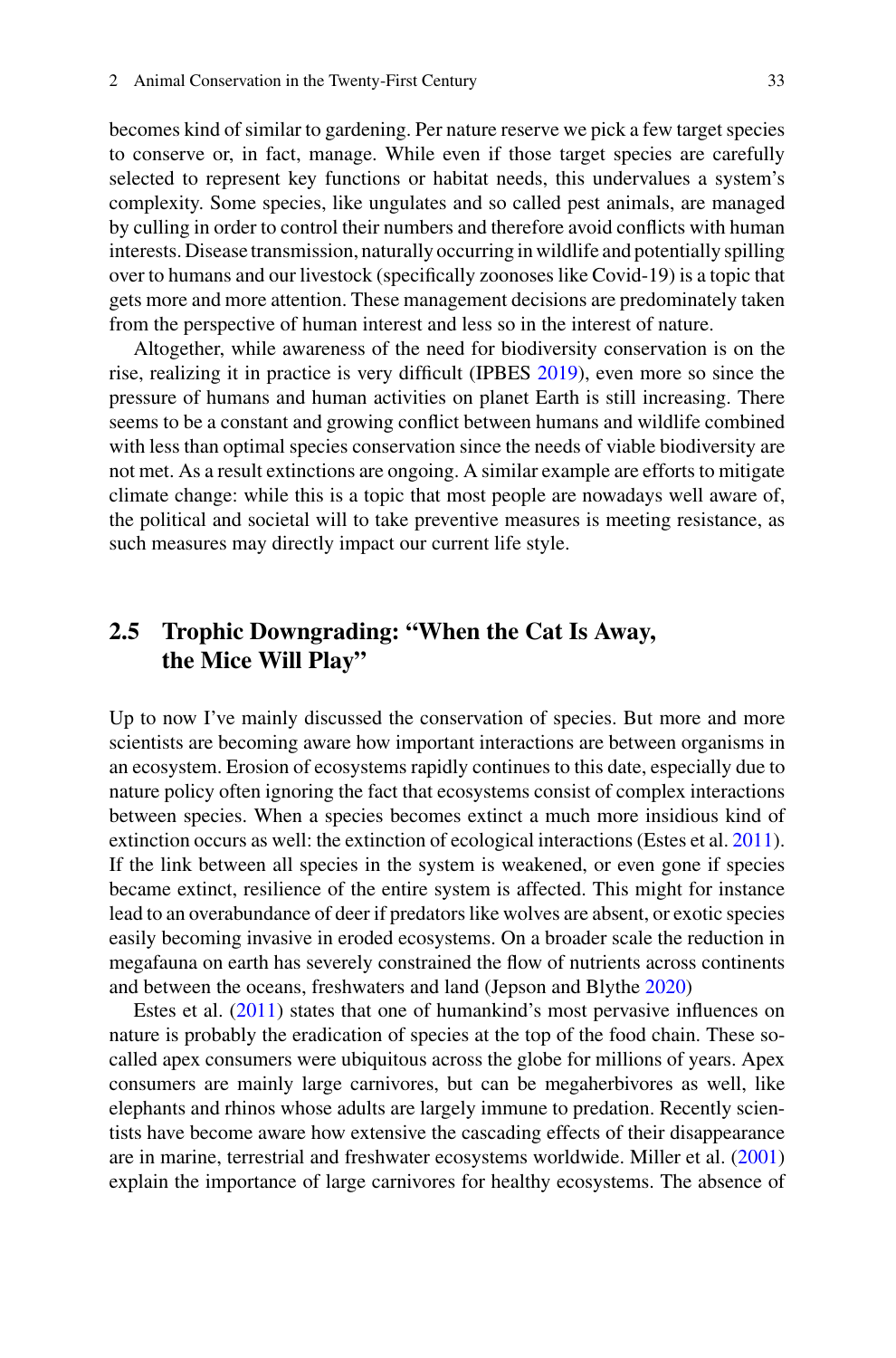top-down forcing in ecosystems by apex consumers is called trophic downgrading. Ecosystems may be shaped by apex consumers, their impacts spreading downwards through the food webs (Estes et al.  $2011$ ; Keulartz  $2018$ ). An example is the influence of apex consumers like wolves in supressing herbivory. Regarding biodiversity Estes et al. [\(2011\)](#page-16-8) mention the fact that most protected nature areas don't function as intended due to the absence of large apex consumers. This may result in species from lower trophic levels spinning out of control, although our current understanding is too limited to predict such effects in detail. As a result, our society may be confronted with ecological surprises, such as pandemics, population collapses of valued species, population eruption of species we dislike, shifts in ecosystem state and loss of ecosystem services. According to Estes et al. [\(2011\)](#page-16-8) top-down forcing must be included in conceptual overviews if there is to be any real hope of understanding and managing the workings of nature.

# **2.6 Conservation in Twenty-First Century: 'Cores, Corridors and Carnivores' Meets 'Nature Needs Half'**

If we want to conserve our biodiversity we should focus on robust and complete ecosystems, including the presence of large apex consumers. We should change the conservation focus from mainly species oriented management to self-supporting sustainable ecosystems. A strategic plan to do so is called Cores, Corridors and Carnivores (rewilding's three C's; Soulé and Noss [1998\)](#page-17-11). For sustainable conservation, ecosystems require large units of nature (Cores), mutually well connected (Corridors) and the presence of Carnivores for their top-down forcing as apex consumer. For the Netherlands a similar concept was already invented as the three E's of nature development: Ecological core areas, Ecological corridors, and Ecological networks (Baerselman and Vera [1989\)](#page-15-0). For many nature reserves this means that their size should increase, robust corridors should be created allowing for sufficient dispersal potential and gene flow, and apex consumers are returned. This approach is named restoration ecology or rewilding, which overlap. Restoration ecology is the practise of restoring the species, landscapes and ecosystems that occupied a site at some point in the past, but were damaged or destroyed. It normally follows the four step approach mentioned earlier, but frequently with the addition of reintroducing original species as well [\(www.ser.org\)](http://www.ser.org). Rewilding, or trophic rewilding, aims at maintaining or even increasing biodiversity through the restoration of ecological and evolutionary processes using extant keystone species or ecological replacements of extinct keystone species that drive these processes (Svenning [2016;](#page-17-12) Keulartz [2018\)](#page-16-10). Whereas restoration has typically focused on the recovery of plant communities, rewilding often involves animals, particularly large carnivores and large herbivores. Whereas restoration aims to return an ecosystem back to some historical condition, rewilding is forward-looking rather than backward-looking: it examines the past not so much to recreate it, but to learn from the past how to activate and maintain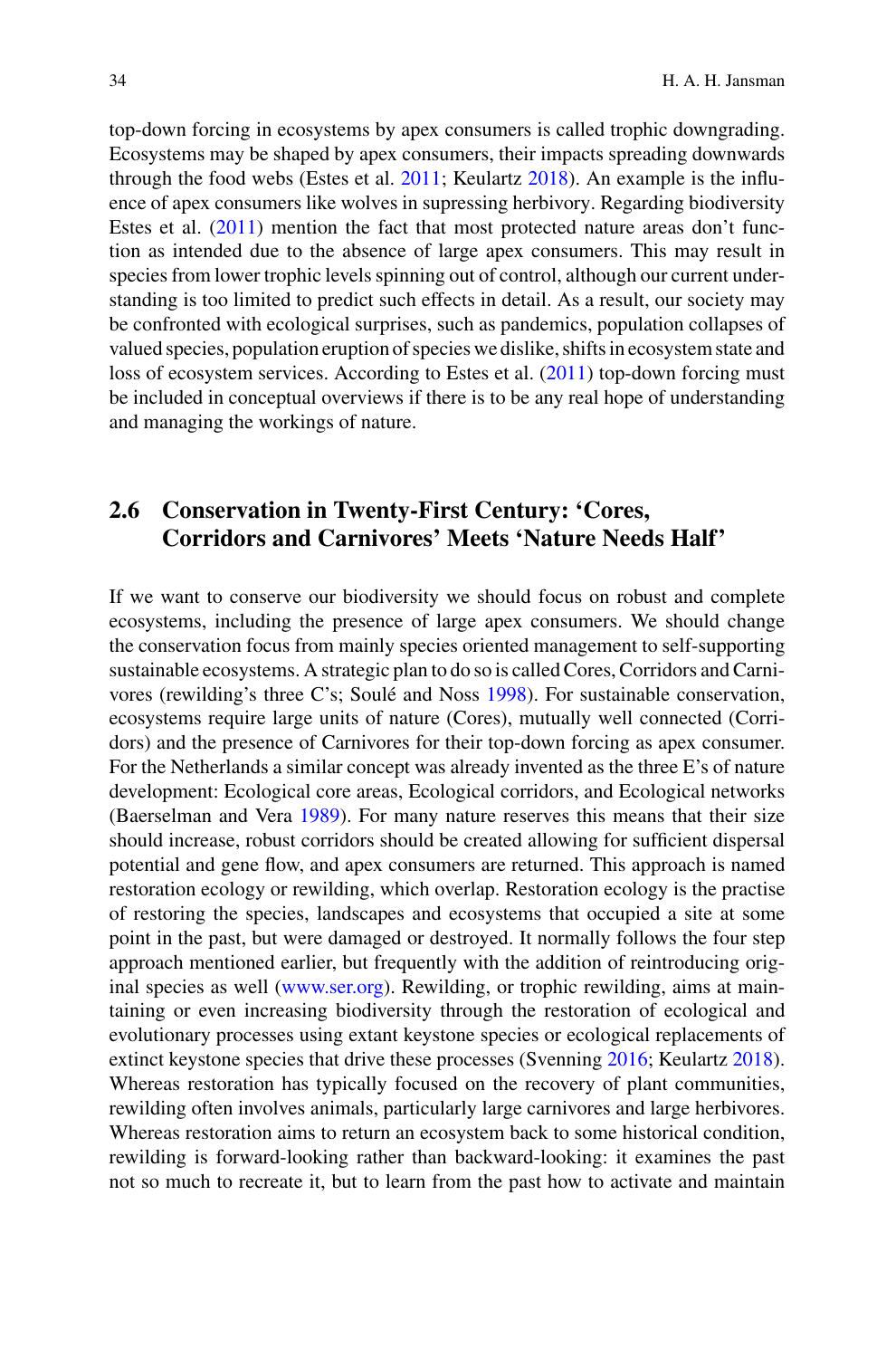the natural processes that are crucial for biodiversity conservation (Keulartz [2018;](#page-16-10) Jepson and Blythe [2020\)](#page-16-9). Restoration ecology and rewilding both use reintroductions in their conservation approach (Box [2.1\)](#page-8-0).

#### <span id="page-8-0"></span>**Box 2.1 Examples of Reintroductions**

- (1) *Reinforcements*, involving the release of an organism into an existing population of conspecifics to enhance population viability.
- (2) *Reintroductions*, where the intent is to re-establish a population in an area after local extinction, or, more from the rewilding perspective, has the intent to restore ecological and evolutionary processes.
- (3) *Assisted colonization*, the intentional movement of an organism outside its indigenous range to avoid extinction of populations due to current or future threats.
- (4) *Inter situ*-conservation, the so called One Plan approach which was launched in 2012 by the IUCN. This approach stimulates the interactive exchange of animals between in situ populations (in nature) and ex situ populations (in captivity) to increase the viability of the species.
- (5) *Ecological replacement*, (more from the rewilding perspective) the release of an appropriate substitute species to re-establish an ecological function lost through extinction. Examples are back breeding, taxon substitution and de-extinction, all subject to scientific controversy.

It is clear that the realisation of sustainable ecosystems requires huge areas. Coinventor of the island biogeography model (before mentioned) and one of the founding fathers of nature conservation E.O. Wilson started the half-earth project. His goal: "With science at its core and our transcendent moral obligation to the rest of life at its heart, the Half-Earth Project is working to conserve half the land and sea to safeguard the bulk of biodiversity, including ourselves" [\(www.half-earthproject.org\)](http://www.half-earthproject.org). According to Wilson [\(2016\)](#page-17-13) and based on IUCN data, there are now roughly 160.000 nature reserves on land and 65.000 in sea areas, covering 15% of the continents and 2.8% of the oceans. The island biogeography model is still relevant since more and more nature reserves now function as islands due to isolation. Wilson states that a 90% reduction of the size of nature areas is currently the case in many locations all over the world. This size reduction results in only 50% of the current existing species being able to maintain viable in the long term, a reduction of biodiversity in time with another 50% on top of what's already lost. The opposite can be done as well. Wilson calculated that in order to conserve roughly 85% of the current biodiversity, 50% of the earth surface needs to be protected: therefore the program's name: 'nature needs half'. So the aim is to reserve roughly 50% of the earth's surface for nature in order to prevent further loss of biodiversity and sustainable living conditions for biodiversity and us humans as well. The focus is on biodiversity hotspots around the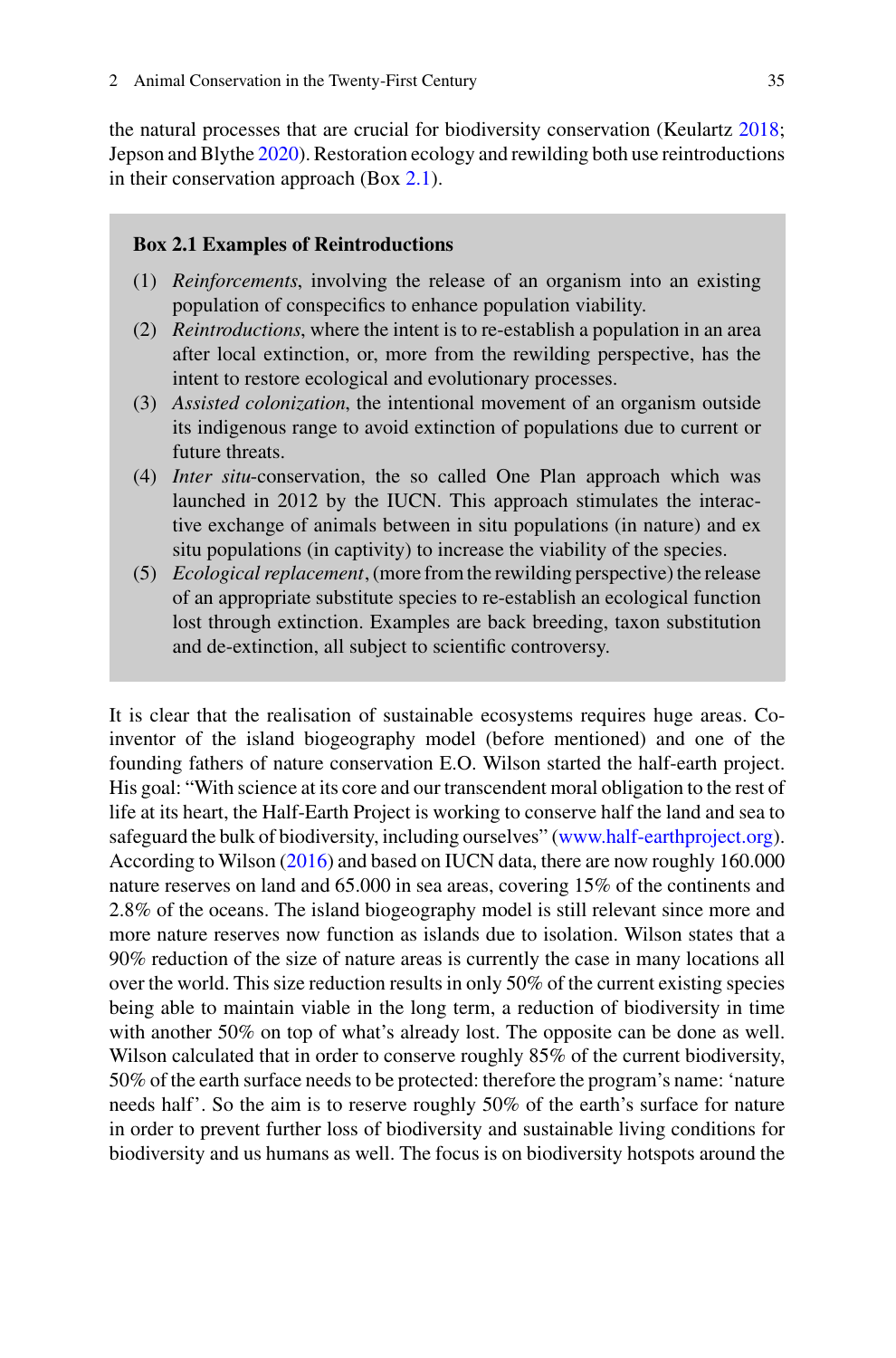equator, but all ecosystems should be conserved. According to these figures, nature reserves on earth have to be enlarged with roughly 35% and in seas with 47.2%.

# **2.7 Viable Ecosystems with Red Deer and Wolf in the Netherlands**

The Netherlands is a relative small country with a high human density and an even higher livestock density. It is considered to be the second largest exporting country in the world regarding agricultural products (see Bovenkerk and Keulartz in this Volume). As a consequence there are many environmental problems like nitrogen deposition and pesticides. Still there is wildlife left in the Netherlands, although management is quite intensive and many populations suffer from habitat destruction, fragmentation and high traffic mortality. I will discuss two species in detail, red deer (*Cervus elaphus*) and wolf (*Canis lupus*), as examples of what a future desirable arrangement of the Netherlands would have to look like to hold viable populations of wildlife with self-serving ecosystems including top-down forcing by large ungulates (megafauna) and carnivores, and less conflict potential with human interests.

## *2.7.1 Current Population of Red Deer in the Netherlands*

There are two Dutch nature reserves where large populations of red deer are allowed; the Veluwe (circa 1000 km<sup>2</sup>; of which 912 km<sup>2</sup> is a Natura 2000-area) and the Oostvaardersplassen (a Natura 2000-area of circa 56 km<sup>2</sup>, of which 20 km<sup>2</sup> is used by herbivores for grazing); see Fig. [2.2.](#page-10-0) Both areas are more or less fenced in, so they are closed populations.

The Veluwe is a relatively poor soil forest-heather ecosystem. Although it appears from a birds perspective to be one large area, it is fragmented due to many fences. Ecoducts have been built to allow dispersal and to stimulate the mixing of the subpopulations of red deer. However, genetic research shows that these ecoducts do not function fully yet. Genetic research shows that the populations do not mix optimally, probably as a result of these (partial) migration barriers (De Groot et al. [2016\)](#page-16-11). The population of red deer is about 2500 individuals (Groot Bruinderink [2016\)](#page-16-12). Management cull is about 50% of the annual population size in order to prevent crop damage and traffic collisions which leads to conflict with human interest. Forestry and forest rejuvenation is another reason to keep the herbivore density low (Den Ouden et al. [2020\)](#page-16-13). Therefore the population density is much lower than the carrying capacity of the area and as a result mutual competition amongst the deer is low, resulting in all hinds having a calf each year.

The Oostvaardersplassen is very rich in minerals with abundant growth of vegetation. The population of red deer was not managed since there was no conflict with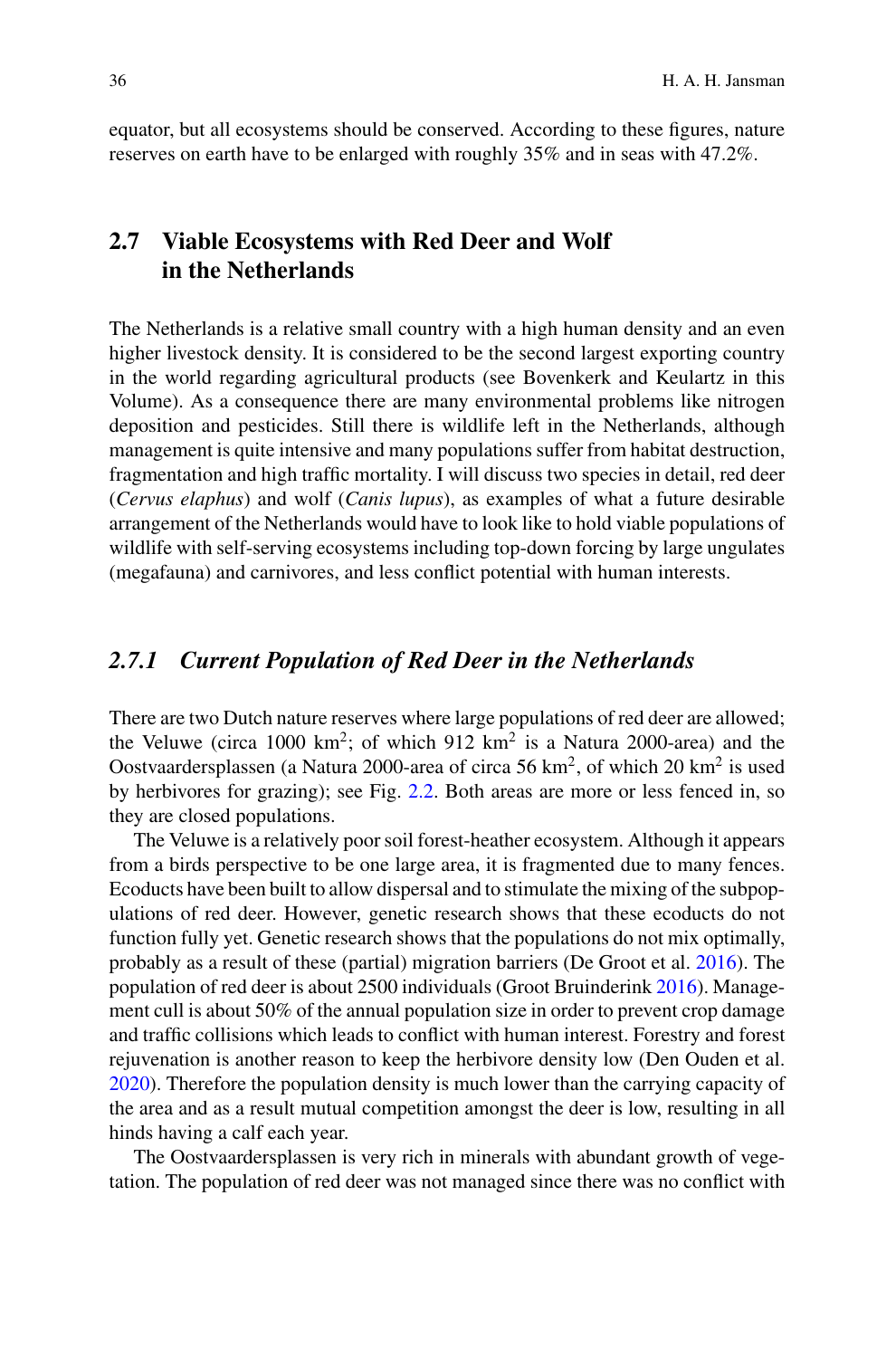

<span id="page-10-0"></span>**Fig. 2.2** The map of the Netherlands in 2020 (insert) and the vision for the future in the Netherlands in 2120 (Baptist et al. [2019\)](#page-16-14), with some additional corridors added by H. Jansman, illustrating better connection between cores of nature areas: Oostvaardersplassen (OVP), Veluwe (VL) and Utrechtse Heuvelrug (UH)

human interest due to the absence of public infrastructure and agricultural lands in the area. Natural processes were the main driver of the ecosystem. Therefor the Oostvaardersplassen is, together with Yellowstone National Park, seen as one of the most illustrative examples of rewilding (Jepson and Blythe [2020;](#page-16-9) Flannery [2018\)](#page-16-15). If I refer in this chapter to the Oostvaardersplassen I refer to the period before 2018 in which natural processes were dominating the development in the ecosystem. Since 2018 management has changed from reactive management (only shooting animals that are in a very poor condition and no longer capable of surviving the week) to proactive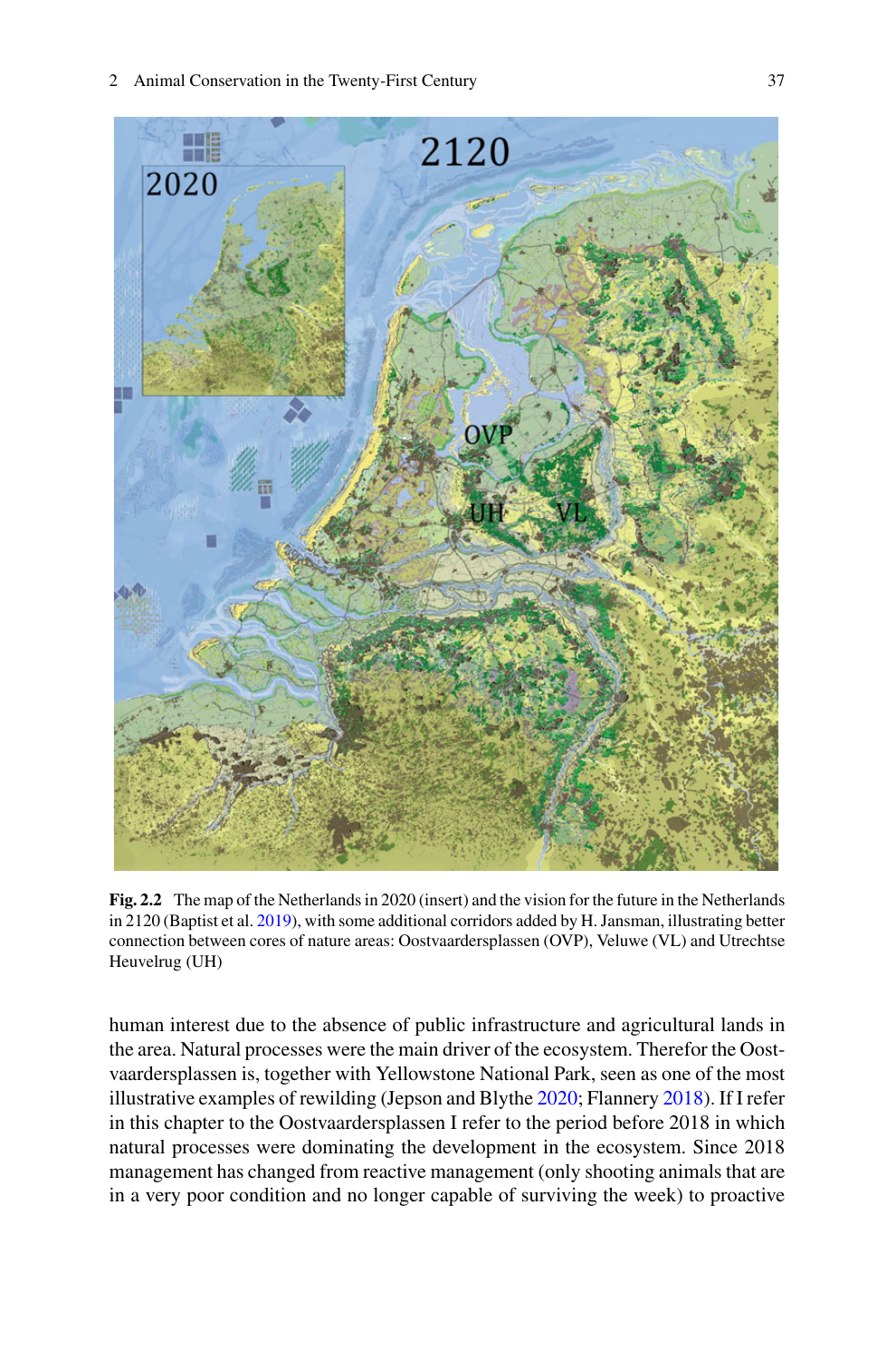management (culling of deer in prime condition), similar to the management at the Veluwe. The change in management was based on a management advice by Van Geel et al. [\(2018\)](#page-17-14). The commission concluded there was a lack of public support due to the high number of starving animals in winter, and conflict with Natura 2000 goals due to overgrazing by the large number of ungulates. As a result of the changed management, that winter more than 1700 red deer were shot to reduce the population size. In November 2019 a court decision stated that the shooting of red deer had to stop. The court ruled that the management was not sufficiently motivated and that the management advice report by Van Geel et al. [\(2018\)](#page-17-14) was ecologically inadequately substantiated (Schreuder and Bontjes [2019\)](#page-17-15). Until 2018 numbers fluctuated around the carrying capacity, which was roughly between 2.500 and 4.000 individuals and mortality mainly due to starvation was on average ca. 25% per year. This winter mortality depended on competition with other grazing species in the reserve and climate conditions. Reproduction was affected by this competition as well, resulting for instance in not all hinds having a calf each year.

# *2.7.2 Current Population of Wolf in the Netherlands*

In January 2019 the first wolf settled in the Netherlands after an absence of about 150 years. Conflict with humans and human interest had led to its eradication. Due to better protection within the European Union, conservation programs as Natura 2000 and abandonment of rural areas, wildlife, including wolves, are recolonizing former habitat. In 2000 the first pack of wolves was a fact in Germany, close to the Polish border. In 2018 there were approximately 100 packs and pairs of wolves in Germany and the distribution area was nearing the Dutch border [\(www.nabu.de\)](http://www.nabu.de). Since 2015 [already more than 23 wolves have been visiting the Netherlands \(www.wageninge](http://www.wageningenur.nl/wolven) nur.nl/wolven*)*, mainly from the Central European population, but 1 from the Alpine population as well. Some of them settled at the Veluwe and in 2019 and 2020 pups were born, forming the first Dutch pack.

Depending on habitat quality and prey density, wolf packs need about 150–  $400 \text{ km}^2$  for a territory. Currently most wolves in Central Europe find their territories in robust nature areas and less in human dominated agricultural areas. The reason for that is probably the potential conflict between wolves and humans and livestock. Due to long term persecution wolves probably have learned to keep a safe distance to humans. Although wolves are strictly protected within the European Union, illegal poaching is still a common cause of death for wolves (Liberg et al. [2012\)](#page-16-16). If a wolf forms a serious threat to humans or specializes on livestock and frequently kills well protected livestock, dispensation might be given to remove that wolf by killing it (IPO [2019\)](#page-16-17).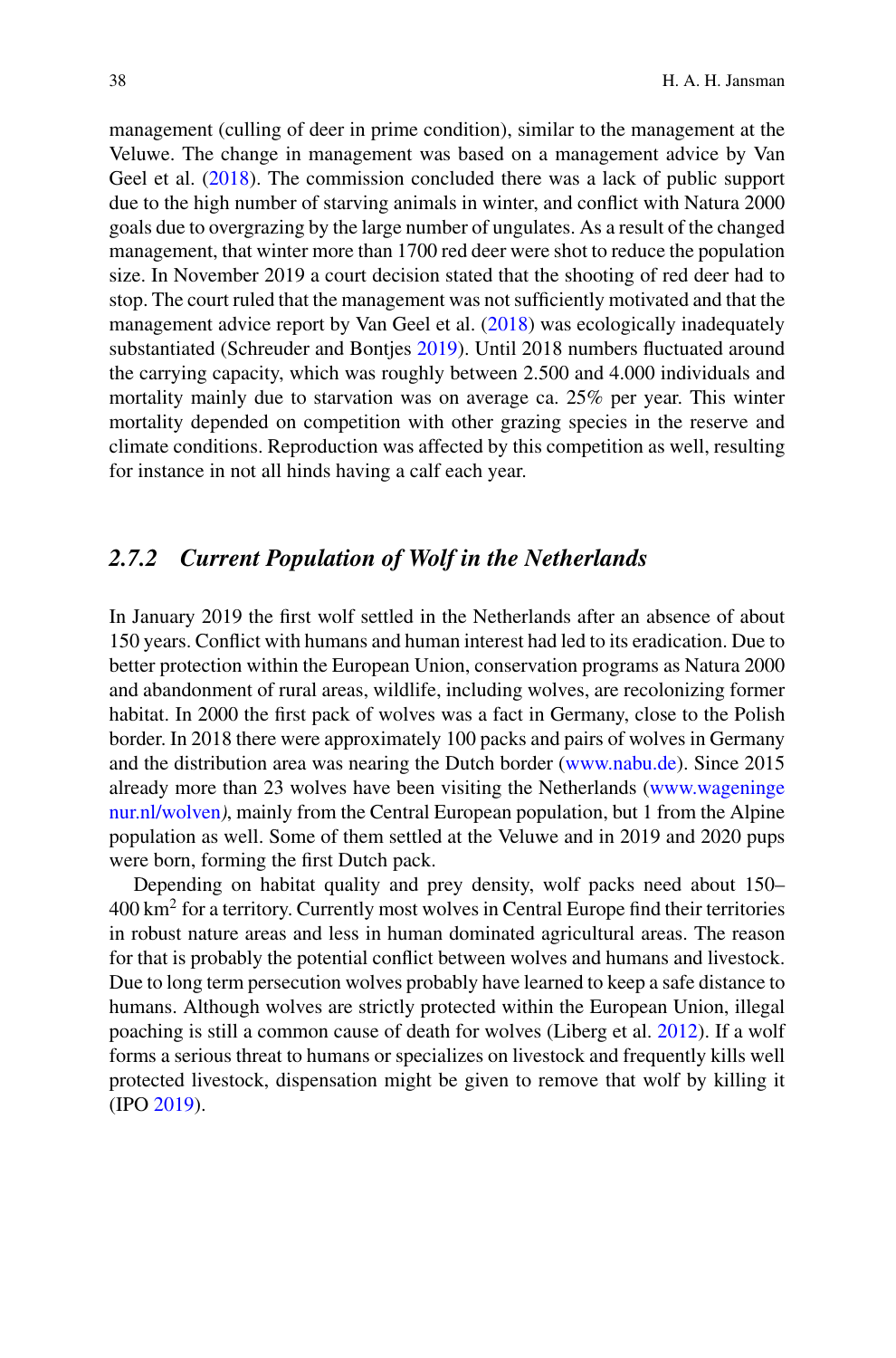### *2.7.3 Predator-Prey Relation Between Wolf and Red Deer*

Large ungulates like deer are the most prominent food item for wolves. Wolves and deer have evolved together which resulted in behavioural and morphological modifications. Although predation of deer by wolves seems at first glance the most dominant impact of wolves on deer, this is not the case. The presence of wolves results in a change in behaviour by deer. Deer can change the group size and avoid certain areas to reduce the risk of predation. This is called the landscape of fear (Van Ginkel et al. [2019;](#page-17-16) Jepson and Blythe [2020\)](#page-16-9). As a result there is more structure in grazing density which is good for diversity and vegetation growth. Wolves can also influence the number of mesopredators like coyotes or jackals, which might be beneficial for species that are eaten by coyotes or jackals. Altogether carnivores like wolves have a dominant top down regulation impact, which results in more stable and healthy ecosystems (Atkins et al. [2019\)](#page-15-1). This has been well studied in Yellowstone national park, were wolves were introduced since 1995. Before the return of the wolf, deer numbers had increased enormously, resulting in overgrazing of the landscape. After the return of wolves, the deer population was predated on by wolves and as a result deer avoided dangerous areas. This led to a lean and mean deer population. Although ecosystem processes are very complex and many aspects have to be taken into account, like climate change, forest fires, increase of bears and decrease of coyotes, the positive effect of the return of wolves to this ecosystem and its biodiversity seems impressive (Smith et al. [2016\)](#page-17-17). Since wolves are fiercely territorial and claim large areas, overhunting of their prey populations in natural conditions never takes place.

For a single large nature area the MVP for red deer was calculated to be around 4.000 individuals. For subpopulations with sufficient mutual dispersal and gene flow this was 400 individuals (Van der Grift et al. [2018\)](#page-17-18). Thus it can be concluded that even the largest nature areas in the Netherlands doesn't hold a population large enough for long term survival. The genetic diversity was studied as well and found the population in the Oostvaardersplassen to be more diverse than the Veluwe population (De Groot et al. [2016\)](#page-16-11). In deer from the Veluwe, parts of the genome showed hardly any variation, which is a sign of genetic drift or inbreeding (de Jong [2018\)](#page-16-18). This could be the result of both historic management choices like introductions and restocking, but it could also be caused by current management strategies (proactive versus reactive), since these strategies differ largely. At the Oostvaardersplassen random mating is much easier, due to the absence of barriers in the reserve. With not all females having a calf each year, it is likely that only the most fit animals participate in reproduction which is a strong evolutionary driver for selection and adaptation. At the Veluwe there is still some level of habitat fragmentation. Also, by randomly culling approximately 50% of the population each year, it is questionable if random mating is still possible. Fact is that the population is kept much lower than the carrying capacity, so there is hardly any mutual competition for resources. As a result, all hinds participate in reproduction so there is no clear selection on fitness from that perspective. Therefore it is questionable if adaptation to for instance climate change,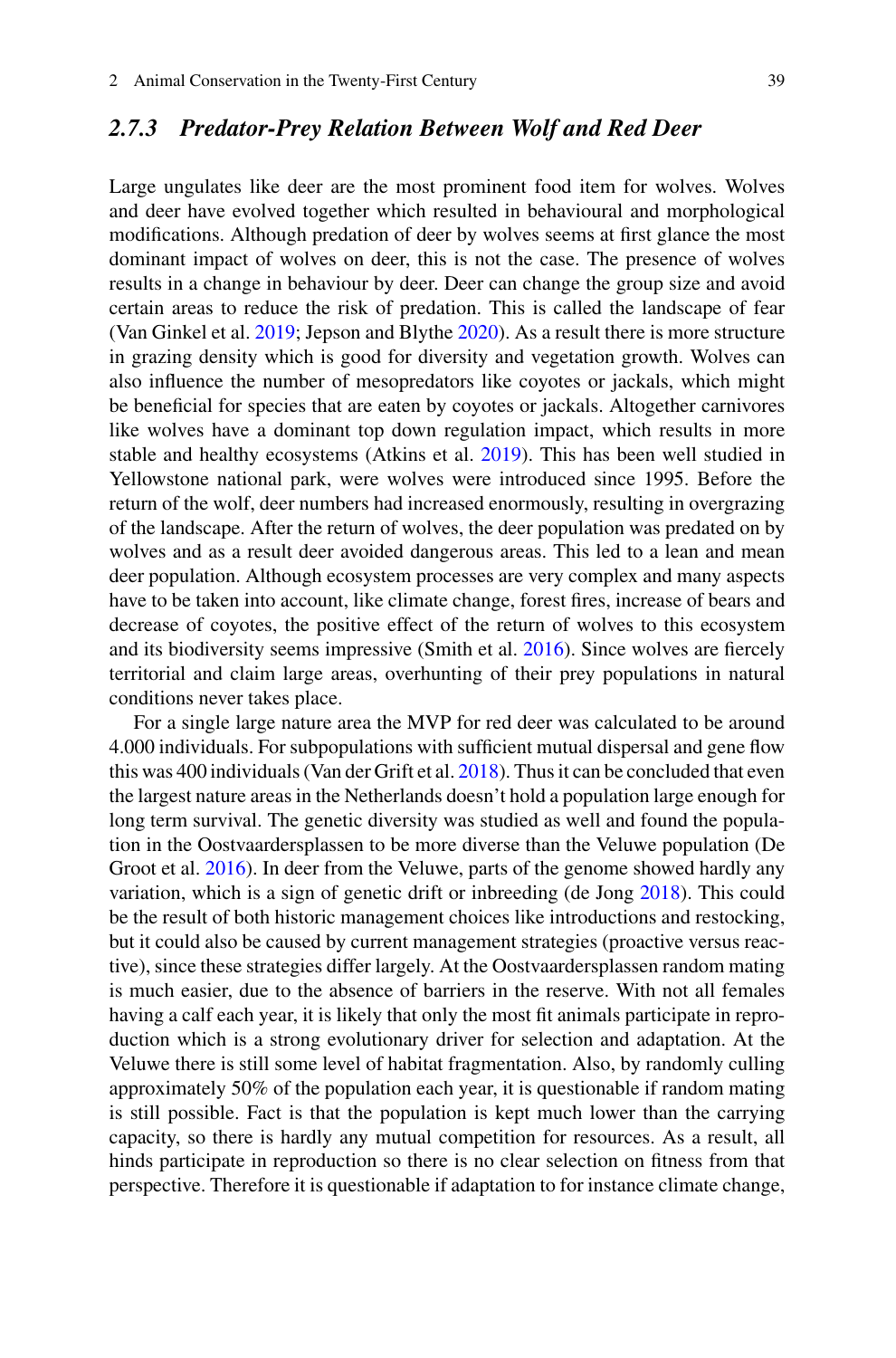as recently shown in the red deer population on Rhum island, is possible in intensely managed populations like the one at the Veluwe.

Stokland [\(2016\)](#page-17-19) mentions that a MVP for wolves should be 800 individuals in a closed population or 200 in a subpopulation with mutual exchange of individuals. As a small country, it's not likely that the Netherlands will have the capacity to hold 800 wolves. Even 200 wolves is a challenge. Wolf populations are a good example of a species that needs large areas and therefore are expected to cross borders. The Dutch wolves will always be part of the Central European population and they rely on dispersal for the long term viability. Compared to deer, wolves are more agile and a simple fence does not easily stop their migration. Wolves might include human cultivated areas in their territories. So it is less easy to avoid human-wolf conflict than it is to do so for human-deer conflict which can be averted with fences.

#### **2.8 The Netherlands in 2120**

The solution for viable ecosystems in the Netherlands and vital populations of red deer and wolf is the Core, Corridor and Carnivore approach in combination with more room for nature. Currently about 13% of the Dutch territory is protected as nature, more than half of which consists of large waterbodies like IJsselmeer and Markermeer. If the Netherlands wants to meet the Aichi biodiversity targets (2010) then it should protect 17% of its land area and 10% of its water area as nature reserves before 2020. Technically this means a doubling of the current size of terrestrial nature areas. If the Dutch landscape is rearranged in a smart way, then it is possible to enlarge the current nature reserves, forming more robust cores of nature. Next, those cores need to be connected via corridors, not only nationally but internationally as well, allowing for transboundary migration of species. If around these cores and corridors buffer zones are created which are extensively managed, for instance natureinclusive agriculture, or forest for the use of  $CO<sub>2</sub>$  buffering or wood production, then conflicts between nature and human interest are less prone in comparison to intensive agriculture situated next to nature reserves. Certain species, such as meadow birds, might even benefit from an extensive level of management like nature-inclusive agriculture. If recreational activities and game management are concentrated in these buffer zones rather than in nature reserves, animals will be much more disturbed by humans in the buffer zone and therefore perceive this zone as scary and probably avoid it more. By doing so, recreation and hunting mimics predator behaviour, resulting in a landscape of fear. The areas with industry and intensive agricultural management as factory farming should best be positioned in areas with less biodiversity value and not neighbouring nature reserves. Finally there should be a good system to provide preventive measures to avoid conflict with wildlife. If that is not sufficient, there should be funding for unforeseen damage by wildlife. This is of importance if we want to coexist with (large) animals that due to their long distance travel potential might show up in areas with intensive human use (Bekoff [2014\)](#page-16-19). In the cores natural processes will be the dominant driver. On the edges with intensive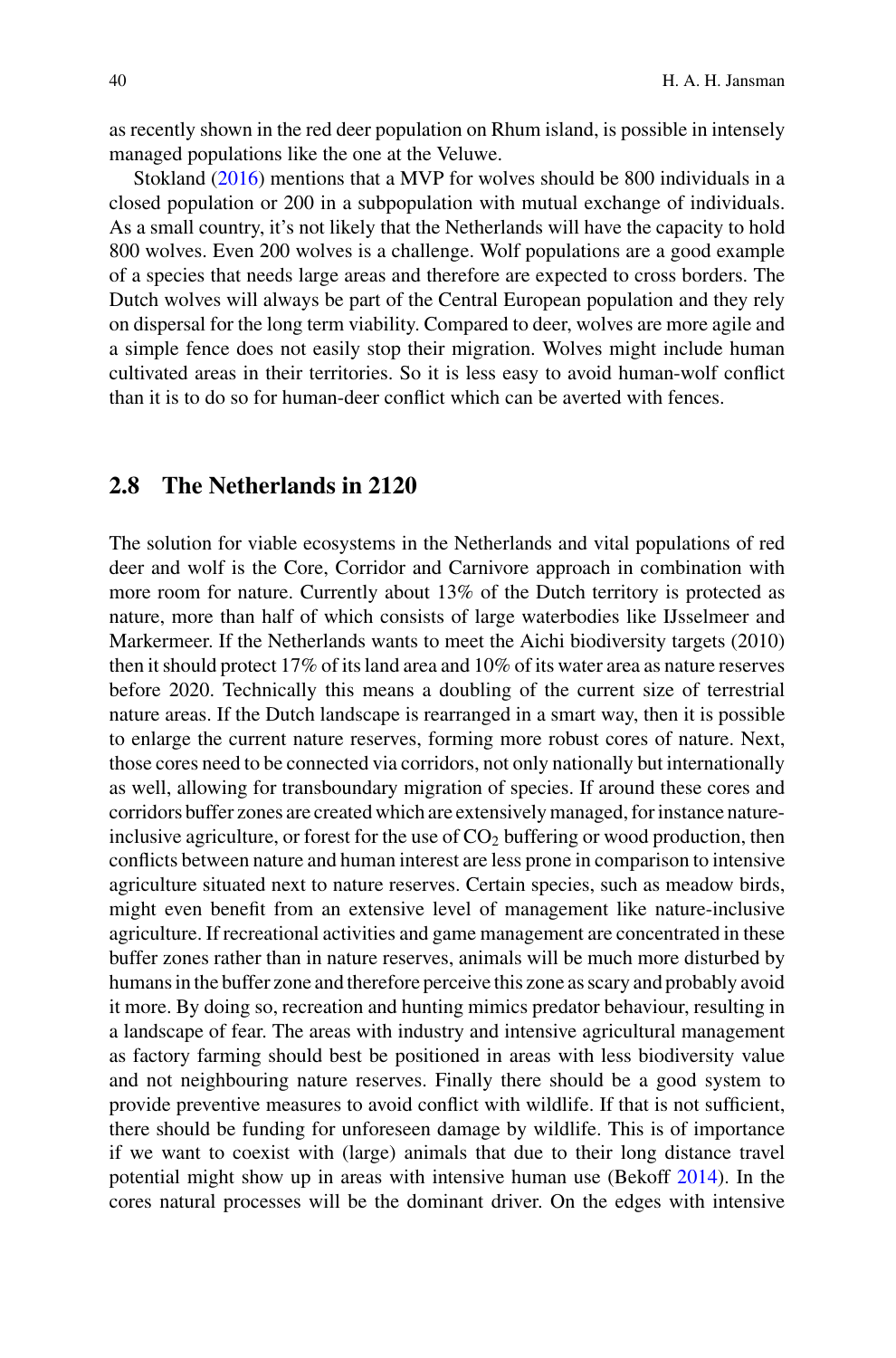human use, mitigation and management focussed on conflict avoidance will be more dominant.

A vision of how the Netherlands could look like in the future if we allow more room for nature and natural processes was recently created by Baptist et al. [\(2019;](#page-16-14) Fig. [2.2\)](#page-10-0). According to the authors, this map illustrates a version of the Netherlands in 2120. The vision is based on a number of criteria: for example, it had to deliver an optimal outcome for the biodiversity, because only then can the country fundamentally thrive. And they had to work as much as possible with solutions in which there is a big role for natural processes. The result is a map of what is possible, i.e. feasible and realistic when future choices on the use and lay-out of the Netherlands are based on understanding natural systems and processes. In order to better connect three major nature areas in the centre of The Netherland, I added two corridors to this map. A corridor connecting the Oostvaardersplassen with the Veluwe and one connecting the Utrechtse Heuvelrug with the Veluwe.

This approach allows for healthy populations of red deer, due to more space and better (seasonal-) migration between cores. Furthermore, their numbers do not need to be managed dominantly by management culling, allowing for more natural processes in the population. Wolves will be able to easily move nationally and internationally via the corridors, allowing for sufficient dispersal and gene flow in their population. The top-down forcing effect of wolves in the nature reserves allows for more stable ecosystems.

# **2.9 Change**

In order to achieve this vision, we really need to change. Change our unsustainable way of living and change our way of thinking with respect to nature, natural processes and our position in relation to other species. In my opinion we humans are not superior, just different from other species. Human-wildlife conflict is in fact most of the time a conflict between opposing human values: what do you consider nature? What is the position of humans in relation to nature? Etc. We need a value-reorientation. Western societies have alienated from what nature is, natural processes (for instance seasons of food scarcity, mortality, only the fittest individuals participating in reproduction), and the feeling that we are part of nature and therefore depend on a stable ecosystem on planet earth. Rewilding not only nature, but our minds as well, is in my opinion a necessity. Albert Einstein already said: "We cannot solve our problems with the same thinking we used when we created them". In my view, our problems, addressed in the first paragraph, are great and therefore there is an urgency for sustainable leadership. We know what is good for us and for biodiversity. But the human mind never needed to evolve in dealing with these challenges, since during most of the history of our species, we were only a minor player in the ecosystem. Nowadays, however, the human population growth curve of the last centuries shows an exponential growth and therefore corresponds very well with that of a plague species. Furthermore, our footprint is still increasing. Currently there is a large imbalance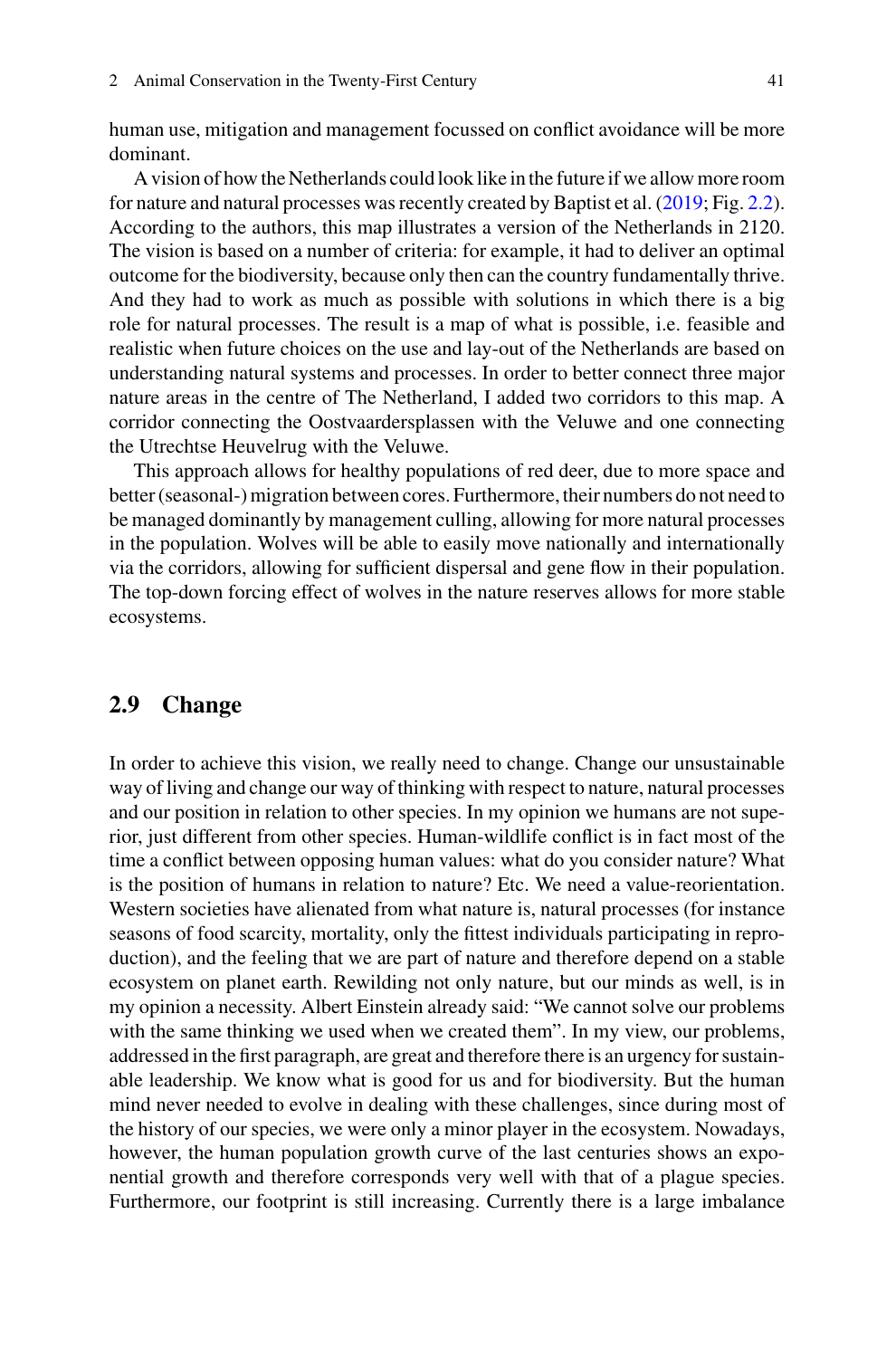between how fast we consume resources and generate waste, and how fast nature can absorb our waste and generate new resources. The food system is also a major problem. The cost of ecological degradation is not considered in the price we pay for food, yet we are still subsidizing unsustainable fisheries and agriculture. From an ecological point of view, the key solution is managing our human population number and our livestock numbers. But that is quite a taboo topic and difficult to achieve in the short term. We at least need to adapt to a sustainable way of living and co-exist. How can we live in harmony with our fellow species on planet earth?

# **2.10 Further Reading**

In this chapter I have presented many topics and addressed them briefly. In this book, some of these topics are discussed in more detail. Firstly, regarding saving more space for nature one can think of many options like land sparing (for instance by factory farming) versus land sharing (for instance by nature-inclusive agriculture); see the chapter by Hidde Boersma. Another interesting take on this issue regards the switchover from large scale livestock farming and meat consumption to cultured meat as described in the chapter by Cor van der Weele. Secondly, with regard to bringing back top-down forcing in ecosystems, one of the more controversial options is ecological replacement like back breeding, taxon substitution and de-extinction. Christopher Preston in his chapter discusses the speculative ethics' that has arisen around these technologies as gene reading, gene synthesis, and gene editing. Further it is often argued that we "owe it" to species driven to extinction "to bring them back." Jennifer Welchmann discusses whether justice can really require us to make restitution for anthropogenic extinctions. Thirdly, coexistence, in particularly with large carnivores like wolves can be a challenge. The chapter by Martin Drenthen discusses the dualistic idea that culture and nature are two strictly separated realms of reality, and how to learn and negotiate that the landscape as a space that is interpreted and inhabited by many different beings with whom we are always already communicating, even if we are not always aware of it. Mateusz Tokarski explains that environmental philosophy can provide conceptual tools easing the difficulties of cohabitation. He presents practical remarks regarding how environmental consolation could be practiced today in the context of difficult cohabitation with wildlife.

#### **References**

<span id="page-15-1"></span>Atkins, J.L., R.A. Long, J. Pansu, J.H. Daskin, A.B. Potter, M.E. Stalmans, C.E. Tarnita, and R.M. Pringle. 2019. Cascading impacts of large-carnivore extirpation in an African ecosystem. *Science* 364: 173–177.

<span id="page-15-0"></span>Baerselman, F., and F.W.M. Vera. 1989. *Natuurontwikkeling. Een verkennende studie* (Achtergrondreeks Natuurbeleidsplan; No. 6). 's-Gravenhage: S.D.U. Uitgeverij.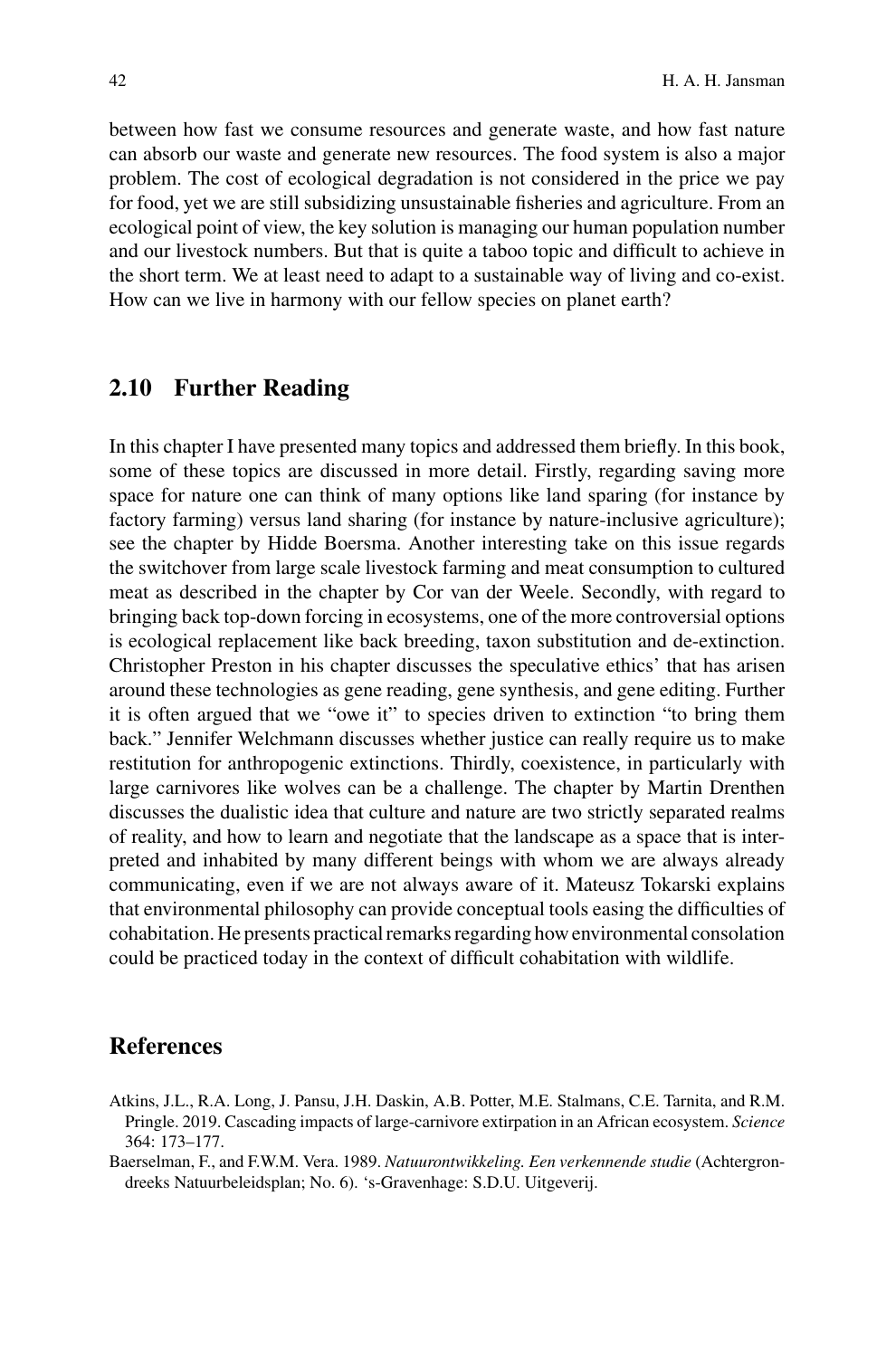- <span id="page-16-14"></span>Baptist, M., T. van Hattum, S. Reinhard, M. van Buuren, B. de Rooij, X. Hu, S. van Rooij, N. Polman, S. van den Burg, G. Piet, T. Ysebaert, B. Walles, J. Veraart, W. Wamelink, B. Bregman, B. Bos, and T. Selnes. 2019. A nature-based future for the Netherlands in 2120. WUR report. [https://doi.org/10.18174/512277.](https://doi.org/10.18174/512277) Accessed 23 March 2020.
- <span id="page-16-19"></span>Bekoff, M. 2014. *Rewilding our hearts: Building pathways of compassion and coexistence*. Novato: New World Library.
- <span id="page-16-2"></span>Blomqvist, D., A. Pauliny, M. Larsson, and L.A. Flodin. 2010. Trapped in the extinction vortex? Strong genetic effects in a declining vertebrate population. *BMC Evolutionary Biology* 10: 33.
- <span id="page-16-6"></span>Bonnet, T., M.B. Morrissey, A. Morris, S. Morris, T.H. Clutton-Brock, J.M. Pemberton, and L.E.B. Kruuk. 2019. The role of selection and evolution in changing parturition date in a red deer population. *PLOS Biology*. [https://doi.org/10.1371/journal.pbio.3000493.](https://doi.org/10.1371/journal.pbio.3000493) Accessed 23 March 2020.
- <span id="page-16-11"></span>De Groot, G.A., G.J. Spek, J. Bovenschen, I. Laros, T. van Meel and H.A.H. Jansman. 2016. Herkomst en migratie van Nederlandse edelherten en wilde zwijnen: een basiskaart van de genetische patronen in Nederland en omgeving. Wageningen: Alterra, Wageningen-UR (Alterra-rapport 2724).
- <span id="page-16-18"></span>De Jong, J.F. 2018. *Genetic variation of wildlife in a human-dominated landscape: Genome-wide SNP analysis of wild boar (Sus scrofa) en red deer (Cervus elaphus) from the European continent*. Dissertation, Wageningen University, Wageningen.
- <span id="page-16-13"></span>Den Ouden, J., D.R. Lammertsma, and H.A.H. Jansman. 2020. *Effecten van hoefdieren op Natura 2000-boshabitattypen op de Veluwe.* Rapport 3031 Wageningen University and Wageningen Environmental Research.
- <span id="page-16-7"></span>Donaldson, S., and W. Kymlicka. 2016. Comment: Between wild and domesticated: Rethinking categories and boundaries in response to animal agency. In *Animal ethics in the age of humans*, eds. B. Bovenkerk and J. Keulartz. Wageningen: Springer.
- <span id="page-16-8"></span>Estes, J., J. Terborgh, J. Brashares, M. Power, and J. Berger. 2011. Trophic downgrading of planet Earth. *Science* 333 (6040): 301–306.
- <span id="page-16-5"></span>Faunabeheereenheid Gelderland (FBE). 2019. Faunabeheerplan Grote Hoefdieren FBE Gelderland 2019–2025. FBE Gelderland. [https://www.faunabeheereenheid.nl/gelderland/PUBLICATIES.](https://www.faunabeheereenheid.nl/gelderland/PUBLICATIES)
- <span id="page-16-15"></span>Flannery, T. 2018. *Europe—The first 100 million years*. UK: Penguin Books.
- <span id="page-16-1"></span>Frankham, R., J.D. Ballou, and D.A. Briscoe. 2010. *Introduction to conservation genetics*. Cambridge, UK: Cambridge University Press.
- <span id="page-16-4"></span>Franklin, I.R. 1980. Evolutionary change in small populations. In *Conservation biology: An evolutionary ecological perspective*, ed. M.E. Souleand and B.A. Wilcox, 135–119. Sunderland, MA: Sinauer Associates.
- <span id="page-16-12"></span>Groot Bruinderink, G.W.T.A. 2016. Het Edelhert. In *Atlas van de Nederlandse zoogdieren* (deel 12), eds. S. Broekhuizen, K. Spoelstra, J.B.M. Thissen, K.J. Canters, and J.C. Buys. Leiden: Naturalis Biodiversity Centre and EIS Kenniscentrum.
- <span id="page-16-0"></span>IPBES. 2019: Link to the global assessment report on biodiversity and ecosystem services. https:// [ipbes.net/global-assessment-report-biodiversity-ecosystem-services. Accessed 23 March 2020.](https://ipbes.net/global-assessment-report-biodiversity-ecosystem-services)
- <span id="page-16-17"></span>IPO. 2019: Interprovinciaal wolvenplan Nederland. https://www.bij12.nl/nieuws/wolvenplan-goe [dgekeurd-door-provincies/. Accessed 23 March 2020.](https://www.bij12.nl/nieuws/wolvenplan-goedgekeurd-door-provincies/)
- IUCN Red list. [https://www.iucnredlist.org/.](https://www.iucnredlist.org/) Accessed 23 March 2020.
- <span id="page-16-9"></span>Jepson, P., and C. Blythe. 2020.*Rewilding—The radical new science of ecological recovery*. London: Icon Books Ltd., Omnibus Business Centre.
- <span id="page-16-10"></span>Keulartz, J. 2018. Rewilding. *Oxford Research Encyclopedia of Environmental Science*. January 2018.
- <span id="page-16-16"></span>Liberg, O., G. Chapron, P. Wabakken, H. Pedersen, N. Hobbs, and H. Sand. 2012. Shoot, shovel and shut up: Cryptic poaching slows restoration of a large carnivore in Europe. *Proceedings of the Royal Society B: Biological sciences* 279: 910–915. [https://doi.org/10.1098/rspb.2011.1275.](https://doi.org/10.1098/rspb.2011.1275)
- <span id="page-16-3"></span>MacArthur, R.H., and E.O. Wilson. 1967. *The theory of Island biogeography*. Princeton, NJ: Princeton University Press.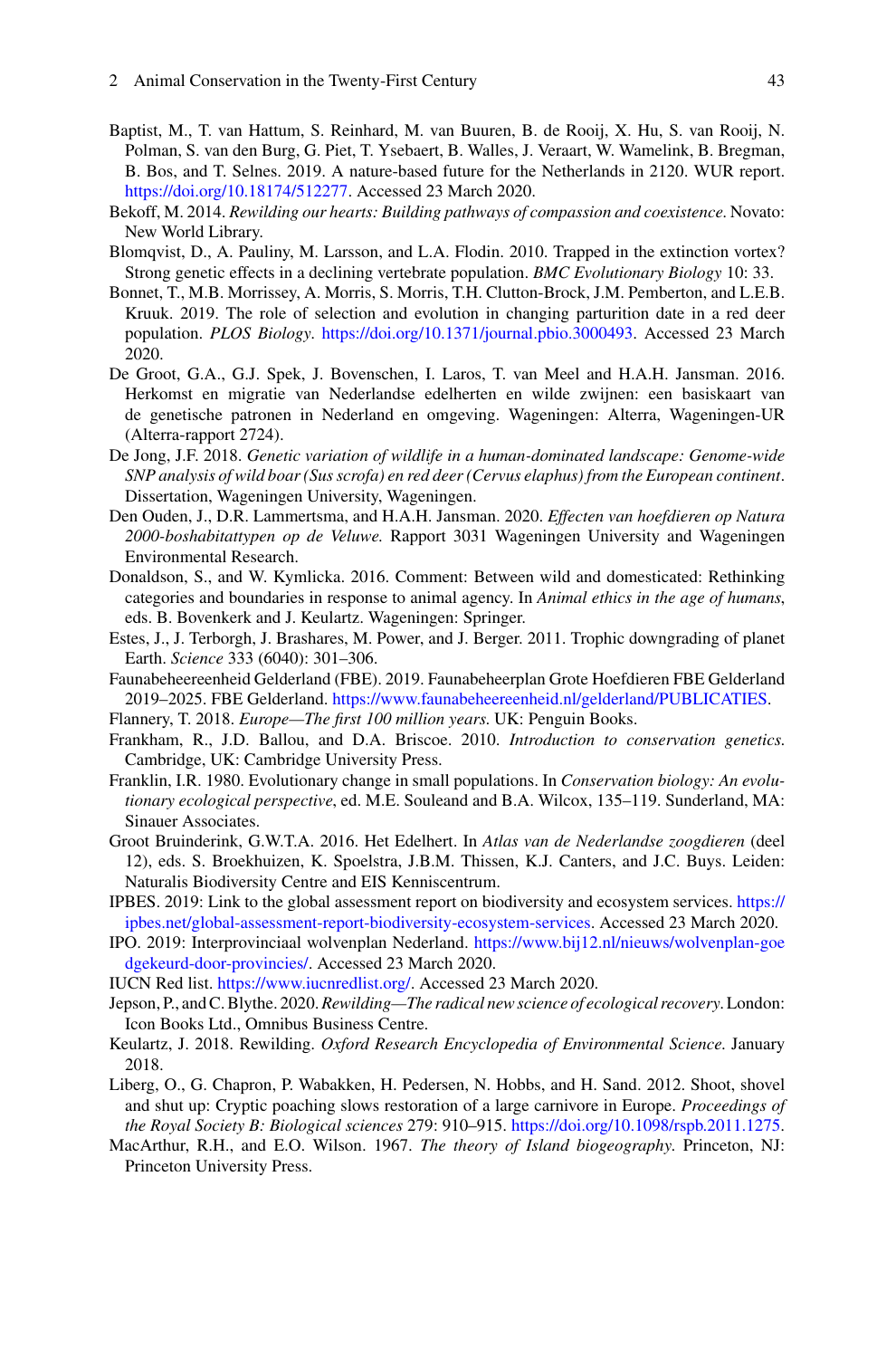- <span id="page-17-9"></span>Mergeay, J. 2012. *Afwegingskader voor de versterking van populaties van Europees beschermde soorten*. Adviezen van het Instituut voor Natuur- en Bosonderzoek, nr. INBO.A.2832.
- <span id="page-17-10"></span>Miller, B., B. Dugelby, D. Foreman, C. del Rio Marinez, R. Noss, M. Philips, and L. Willcox. 2001. The importance of large carnivores to healthy ecosystems. *Endangered Species Update* 18 (5): 202–210.
- <span id="page-17-8"></span>Mills, L.S., and F.W. Allendorf. 1996. The one-migrant-per-generation rule in conservation and management. *Conservation Biology* 10: 1509–1518.
- <span id="page-17-5"></span>Nei, M. 2005. Bottlenecks, genetic polymorphism and speciation. *Genetics* 170: 1–4.
- <span id="page-17-6"></span>Ottburg, F.G.W.A., and C.A.M. van Swaay. 2014. *Gunstige referentiewaarden voor populatieomvang en verspreidingsgebied van soorten van bijlage II, IV en V van de Habitatrichtlijn* (WOtrapport; No. 124). Wageningen: Wettelijke Onderzoekstaken Natuur & Milieu, Wageningen UR.
- <span id="page-17-2"></span>Primack, R.B., and A.A. Sher. 2016. *An introduction to conservation biology*. Sunderland, MA: Sinauer Associates.
- <span id="page-17-3"></span>Rockstrom, J., W. Steffen, K. Noone, A. Persson, F.S. Chapin, III, E. Lambin, T.M. Lenton, et al. 2009. Planetary boundaries: Exploring the safe operating space for humanity. *Ecology and Society* 14 (2): 32. [http://www.ecologyandsociety.org/vol14/iss2/art32/.](http://www.ecologyandsociety.org/vol14/iss2/art32/) Accessed 23 March 2020.
- <span id="page-17-15"></span>Schreuder, A., and A. Bontjes. 2019. Rechter verbiedt afschieten edelherten Oostvaardersplassen. *NRC*, 12 December.
- <span id="page-17-4"></span>Shaffer, M. 1987. Minimum viable populations: Coping with uncertainty. In *Viable populations for conservation*, ed. M.E. Soule, 69–86. Cambridge, UK: Cambridge University Press.
- <span id="page-17-17"></span>Smith, D.W., R.O. Peterson, D.R. MacNultry, and M. Kohl. 2016. The big scientific debate: Trophic cascades. *Yellowstone Science* 24 (1): 70–71. [https://www.nps.gov/yell/learn/yellowstone-sci](https://www.nps.gov/yell/learn/yellowstone-science-24-1-celebrating-20-years-of-wolves.htm) ence-24-1-celebrating-20-years-of-wolves.htm Accessed 23 March 2020.
- <span id="page-17-11"></span>Soulé, M.E., and R.F. Noss. 1998. Rewilding and biodiversity: Complementary goals for continental conservation. *Wild Earth* 8: 19–28.
- <span id="page-17-19"></span>Stokland, H. 2016. How many wolves does it take to protect the population? Minimum viable population size as a technology of government in endangered species management (Norway, 1970s–2000s). *Environment and History* 22: 191–227.
- <span id="page-17-12"></span>Svenning, J.C., B.M. Pil, C. Pedersen, J. Donlan, R. Ejrnæs, S. Faurby, M. Galetti, D. M. Hansen, B. Sandel, C. J. Sandom, J.W. Terborgh, and F.W.M. Vera. 2016. Science for a wilder Anthropocene: Synthesis and future directions for trophic rewilding research. *PNAS* 113 (4): 898–906; first published October 26, 2015 [https://doi.org/10.1073/pnas.1502556112.](https://doi.org/10.1073/pnas.1502556112)
- <span id="page-17-7"></span>Traill, L.W., C.J.A. Bradshaw, and B.W. Brook. 2007. Minimum viable population size: A metaanalysis of 30 years of published estimates. *Biological Conservation* 139 (1–2): 159–166, September 2007. [https://doi.org/10.1016/j.biocon.2007.06.011.](https://doi.org/10.1016/j.biocon.2007.06.011) Accessed 23 March 2020.
- <span id="page-17-18"></span>Van der Grift, E., A. Schotman, H. Jansman, and G.A. de Groot. 2018. Uitplaatsing van grote grazers uit de Oostvaardersplassen: Een quickscan van potentiële uitzetgebieden. *Wageningen Environmental Research* (rapport nr. 2903).
- <span id="page-17-14"></span>Van Geel, P.L.B.A., P.J.M. Poelmann, and H.J. van der Vlist. 2018. Advies Beheer Oostvaardersplassen - Kaders voor provinciaal beleid - provincie Flevoland. Externe Begeleidingscommissie beheer Oostvaardersplassen.
- <span id="page-17-16"></span>Van Ginkel, H.A.L., D.P.J. Kuijper, J. Schotanus, and C. Smit. 2019. Wolves and tree logs: Landscape-scale and fine-scale risk factors interactively influence tree regeneration. *Ecosystems* 22: 202. [https://doi.org/10.1007/s10021-018-0263-z.](https://doi.org/10.1007/s10021-018-0263-z) Accessed 23 March 2020.
- <span id="page-17-0"></span>Wilson, E.O. 1992. *The diversity of life*. Cambridge, MA: Harvard University Press.
- <span id="page-17-13"></span>Wilson, E.O. 2016.*Half-earth: Our planet's fight for life*. New York, NY:W.W. Norton and Company Ltd.
- <span id="page-17-1"></span>WWF. 2018. *Living planet report—2018: Aiming higher*, ed. M. Grooten and R.E.A. Almond. WWF, Gland, Switzerland. [https://wwf.panda.org/knowledge\\_hub/all\\_publications/living\\_pla](https://wwf.panda.org/knowledge_hub/all_publications/living_planet_report_2018/) net\_report\_2018/. Accessed 23 March 2020.